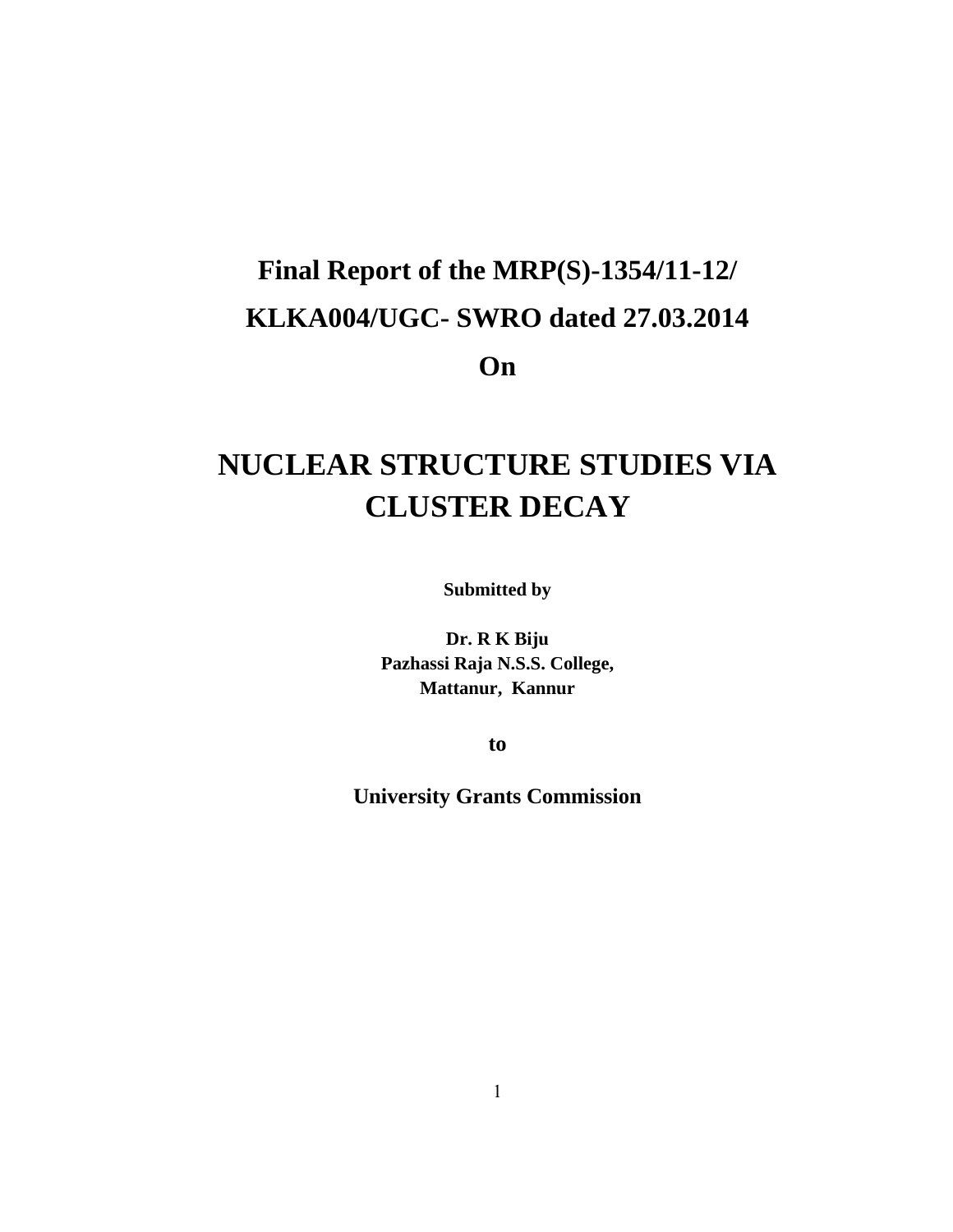### **Declaration**

I hereby declare that this report is an authentic record of work carried out by me under UGC Minor Research Project; MRP(S)-1354/11-12/ KLKA004/UGC- SWRO dated 27.03.2014 on "NUCLEAR STRUCTURE STUDIES VIA CLUSTER DECAY".

Dr. R K Biju Assistant Professor Department of Physics Pazhassi Raja N S S College, Mattanur, Kannur, Kerala, Pin – 670702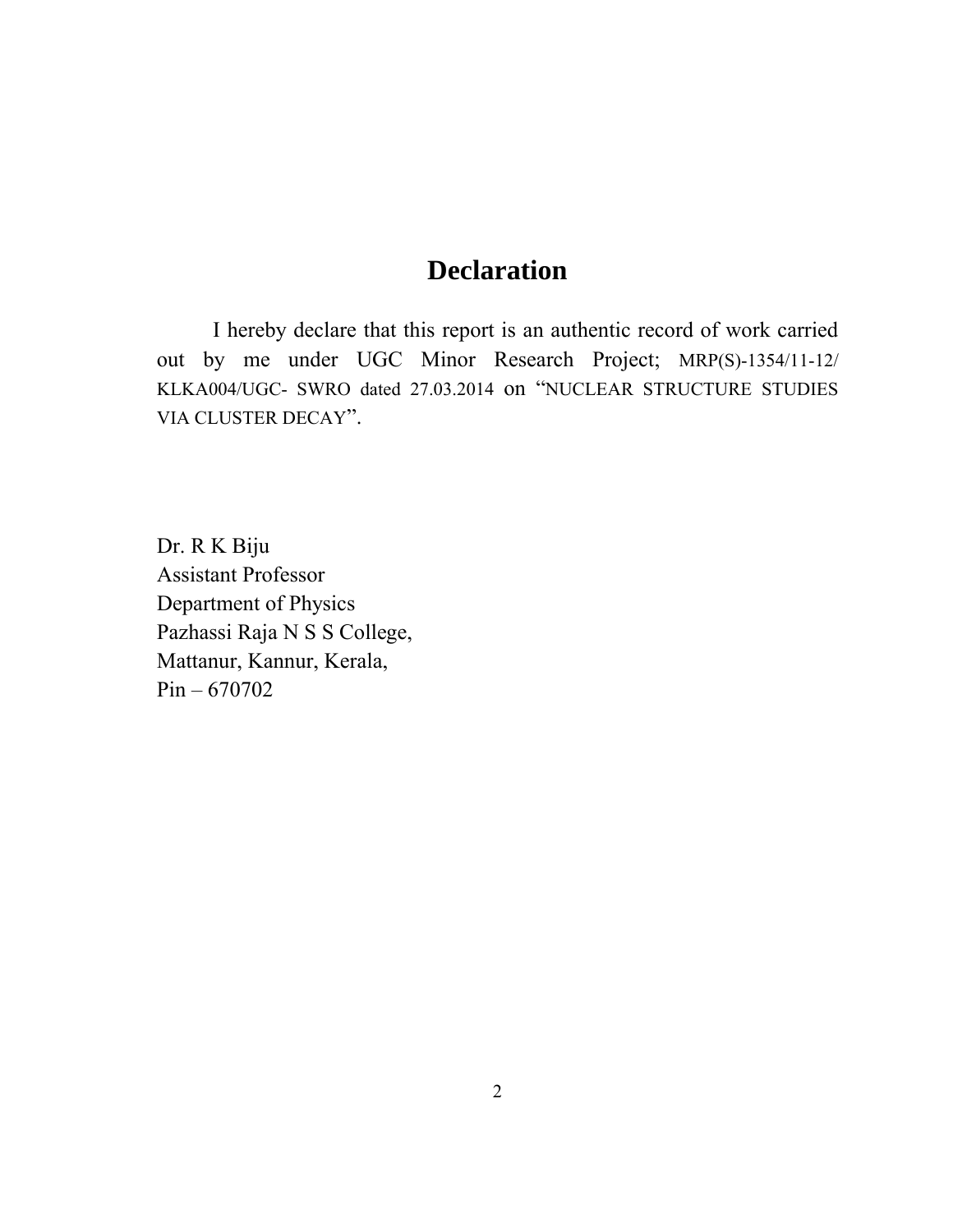### **Contents**

| Chapter 1                                                               |      |
|-------------------------------------------------------------------------|------|
| Introduction                                                            | : 4  |
| Chapter 2                                                               |      |
| Coulomb and Nuclear Proximity Potential Model                           | : 11 |
| Chapter 3                                                               |      |
| Alpha radioactivity of various Fm, No and Rf Isotopes                   | :17  |
| Chapter 4                                                               |      |
| N=184 Magicity through Cluster Decay systematic<br>in superheavy region | : 28 |
| Chapter 5                                                               |      |
| $^{298}$ 114, next predicted doubly magic nuclei in the SHE             | :36  |
| Chapter 6                                                               |      |
| Existence of Proton Halo Nuclei via Cluster Radioactivity : 38          |      |
| Chapter 7                                                               |      |
| Conclusion                                                              | :47  |
|                                                                         |      |
| List of publications                                                    | :49  |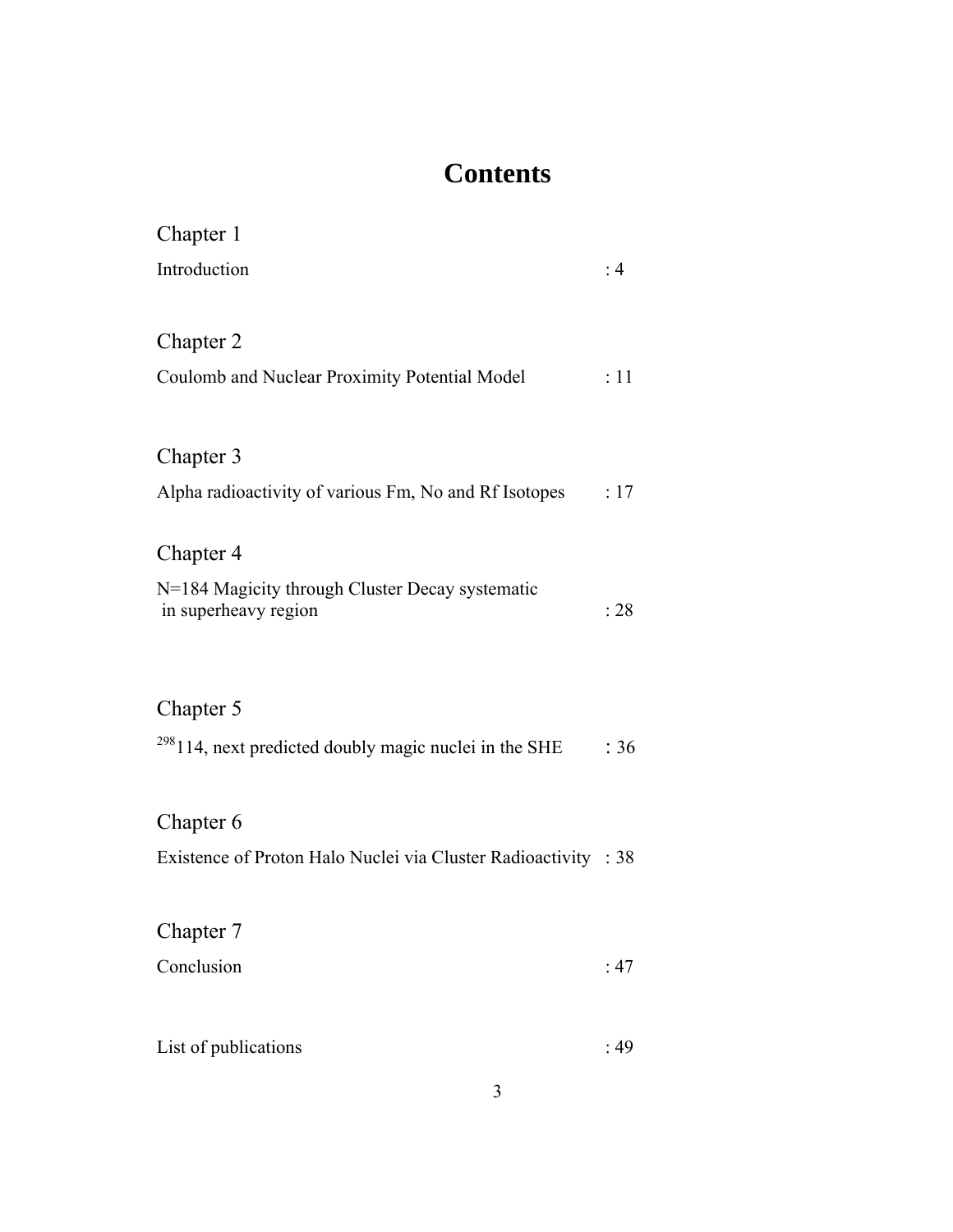# **CHAPTER I**

# **INTRODUCTION**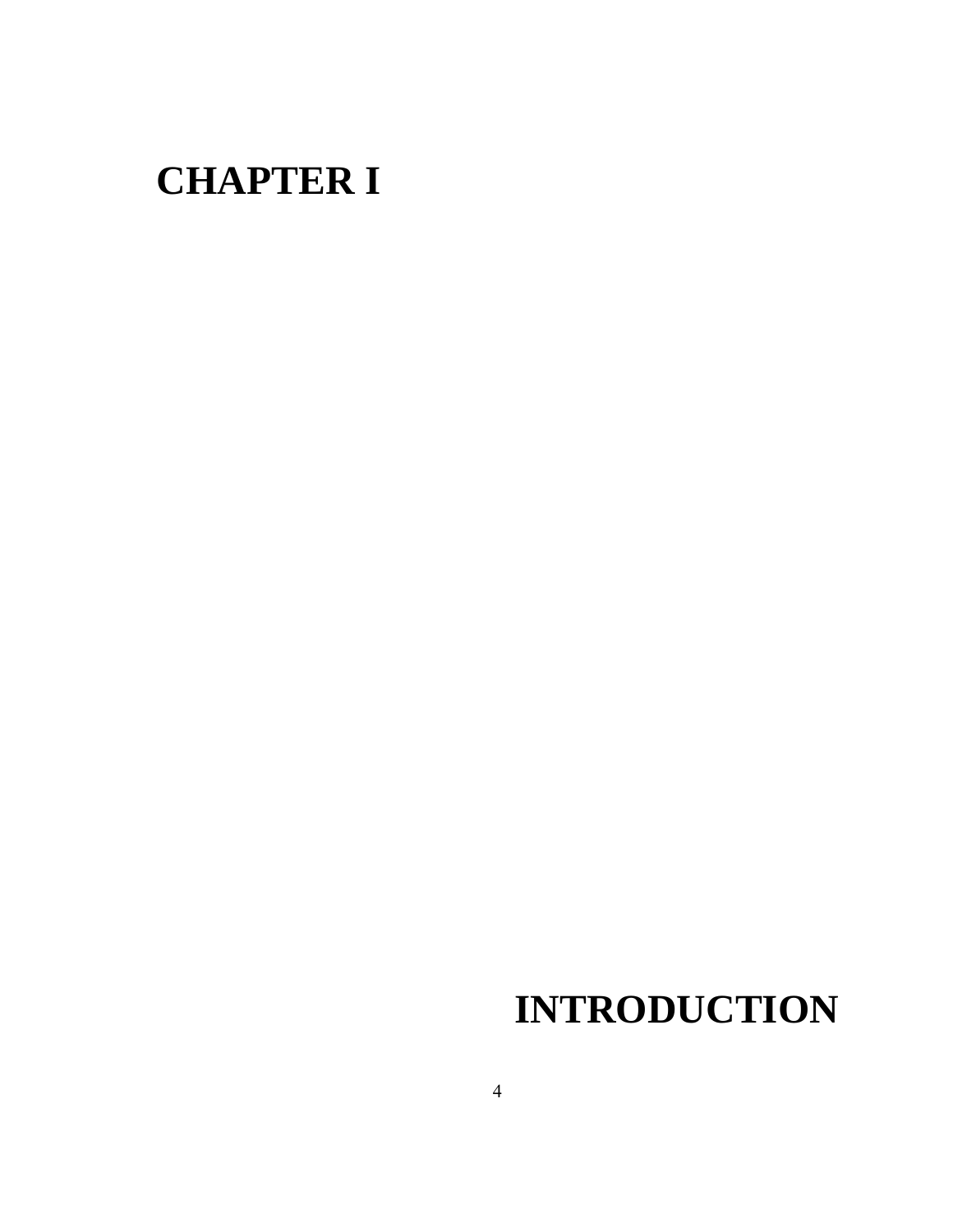### **1.1 INTRODUCTION**

Cluster radioactivity known today as the spontaneous emission of light clusters  $($ <sup>14</sup>C to <sup>34</sup>Si) occupies the intermediate position between alpha decay and fission. This phenomenon first predicted by Sandulescu et al [1] in 1980 on the basis of quantum mechanical fragmentation theory (QMFT). Rose and Jones [2] in 1984 observed the first evidence of exotic decay and a few months later observed by Alexandrov et al [3] in the spontaneous emission of  ${}^{14}C$  cluster from  ${}^{223}Ra$ . Altogether about 24 modes of exotic decay from 18 parent nuclei, emitting clusters ranging from carbon to silicon, were so far confirmed. Upper limit for decay rate for 16 modes were measured and one case of fine structure in the energy spectrum of 14 clusters from  $^{223}$ Ra was found [4]. This phenomenon can be treated as a case of strong asymmetric fission [5] or an exotic of cluster formation and tunneling through the barrier making much assault on the barrier similar to alpha decay [6].

Understanding the structure of the atomic nucleus is one of the central problems in nuclear physics. A nuclear model is a simple way of looking at a nucleus that gives a physical insight in the range of its properties as possible. In the present work I would like to study the nuclear properties (shells, deformation, structure effects) in different mass regions.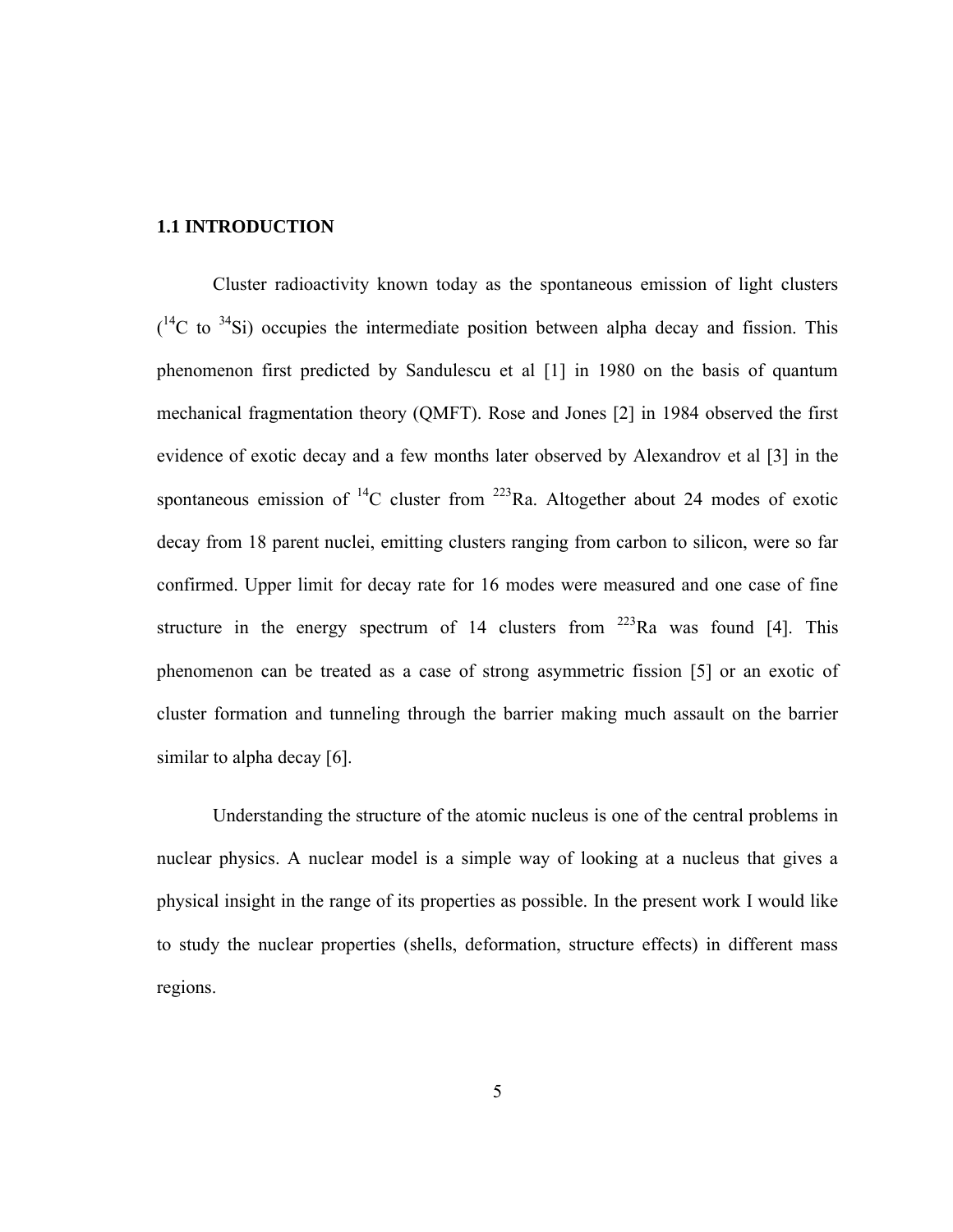#### **1.2 ORIGIN OF THE RESEARCH PROBLEM**

The island of stability is a term from nuclear physics that describes the possibility of elements with particularly stable magic numbers of protons and neutrons. The main physical interest to its investigation comes from the fact that cluster radioactivity makes a bridge between these two extreme nuclear many body phenomena strongly differing by nucleon number, decay mechanism, properties of the emitted fragments. For this reason the information obtained in the cluster radioactivity goes beyond nuclear effects. In these new radioactive modes, almost all the residual nuclei resulting from cluster emission have been found to be the doubly magic  $208Pb$  or very close to it (lead radioactivity) [2]. Recently other island of cluster radioactivity having residual nuclei close to doubly magic <sup>100</sup>Sn "tin radioactivity" has been predicted theoretically and confirmed experimentally [7,8]. Cluster radioactivity is a cold process (zero excitation energy) since energy released as Q value is completely consumed by kinetic energy alone of the two fragments. Fission also the spontaneous breaking of a nucleus in to two fragments (binary fission) heavier than the one involved in cluster radioactivity but with or without accompanied by neutron emission. The neutron less fission or cold fission was observed at Grenoble [9] in 1982. The neutron less fission is also observed in 1984 at Oak Ridge National Laboratory [10] using the multiple Ge detector compact ball Facility.

In our previous works we have proposed [16-20] the Coulomb and proximity potential models to study the cluster emission from various proton-rich nuclei with  $Z = 54$ -64 and N = 54-72 leading to  $100$ Sn daughter. We have studied the cold valleys in the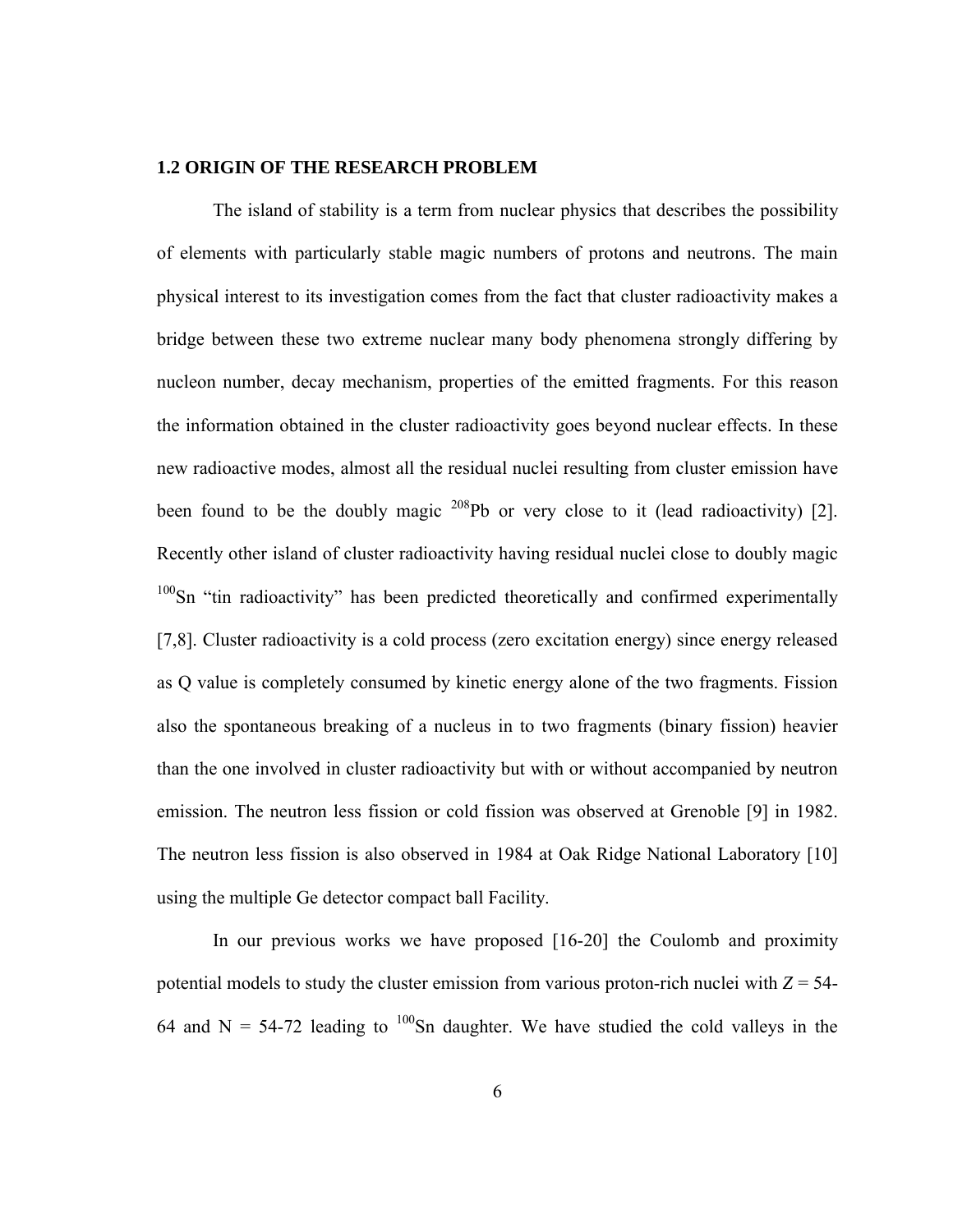radioactive decay of  $248-254$ Cf isotopes [20] and the computed alpha decay half-life values are in close agreement with the experimental data. A semi-empirical model [21] for determining the half-lives of radioactive nuclei exhibiting cluster radioactivity is proposed. The semi-empirical formula is applied to alpha decay of parents with  $Z = 85-102$  and is compared with experimental data. Again we study [22] the alpha decay, cluster decay and spontaneous fission in super heavy  $294-326122$  isotopes highlighting the comparison between alpha decay and spontaneous fission. We have also extended our studies [23] to find the possibilities of neutron and proton shell closure in the super heavy region via cluster radioactivity in  $280-314$  116 isotopes.

### **1.3 OBJECTIVES OF THE STUDY**

The present study titled "Nuclear Structure Studies via Cluster Decay" is undertaken with following objectives.

- $\checkmark$  So far observed cluster radioactivity are from trans-lead and trans-tin region. So in the proposed work we would like to explore the possibility of cluster emission from the other region preferably in heavy and super heavy region.
- $\checkmark$  In the proposed research work we would like to study cluster radioactivity of various nuclei in the heavy and super heavy region using the Coulomb and Proximity Potential Model (CPPM).
- $\checkmark$  We would like to explore the possibility of the production of heavy and super heavy elements via cluster radioactivity.
- $\checkmark$  To explore the decay possibility of proton halo nuclei from different even-even isotopes in the super heavy region.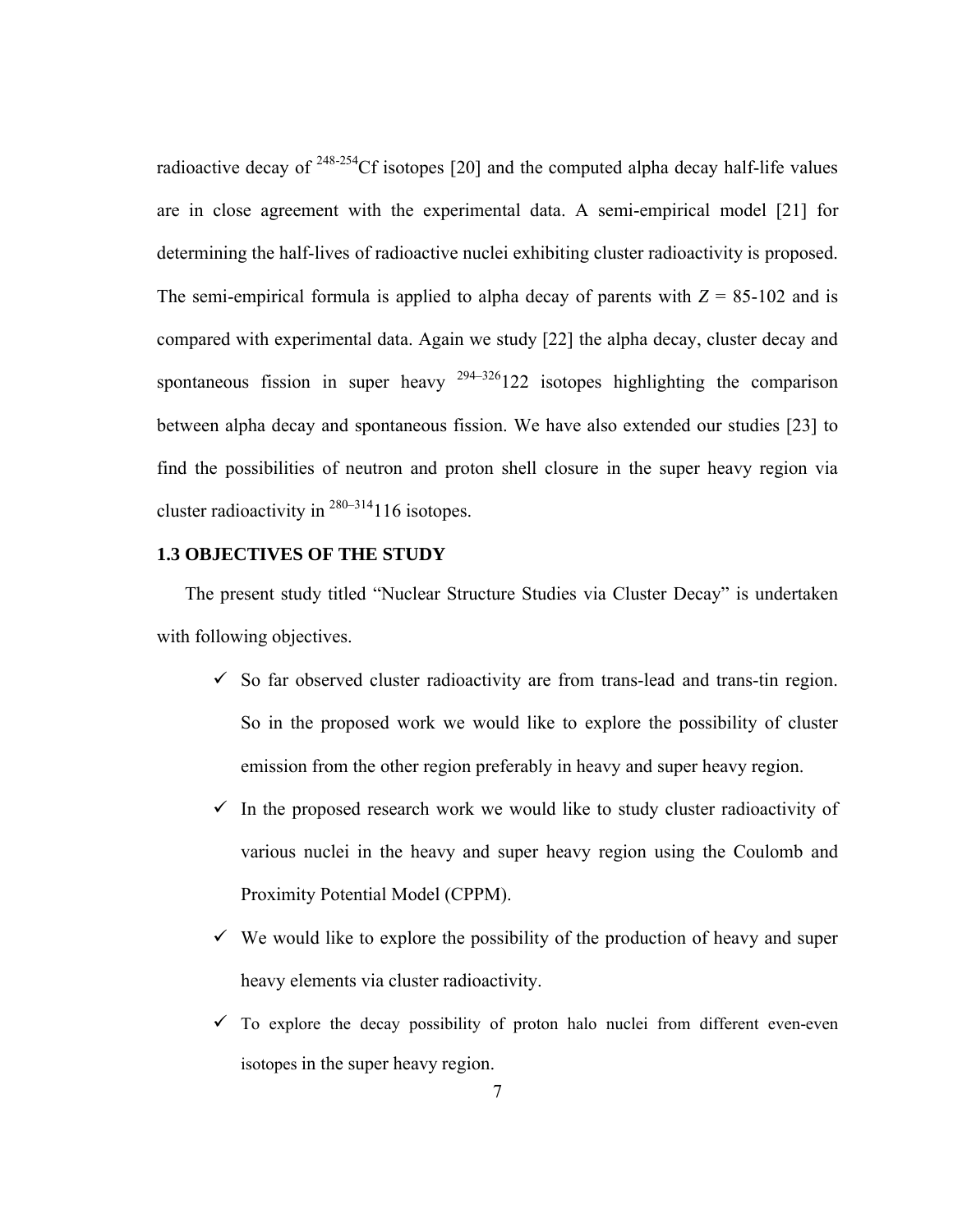#### **1.4 Organisation of the study**

This dissertation consists of seven chapters. The first chapter is an introductory, which brings information about radioactivity and its type, scope of the study and the objectives to be achieved in this work are also presented in this chapter I.

The alpha and cluster decay half lives of various isotopes in heavy and super heavy region are computed using coulomb and nuclear proximity potential model as the interacting barrier. The model ingredient with zero point vibration energy, assault frequency, radius (distance between the two centers of the nuclei), penetrability and life time expression, branching ratio are also discussed in chapter II.

Chapter III incorporates the study of alpha decay half life time and all other characteristics of different even-even  $^{242-260}$ Fm,  $^{248-264}$ No and  $^{254-264}$ Rf isotopes.

The  $12,14$ C cluster decay half life time and all other characteristics of different eveneven isotopes with atomic number varies from 120 to 126 is studied in Chapter IV.

Computed the alpha and cluster decay half lives of various even-even isotopes (with Z ranging from 116 to 126) in the super heavy region in which the decay leading to  $Z = 114$ daughter, using Coulomb and Proximity potential [3] as interacting barrier is discussed in chapter V

The decay possibility of proton halo nuclei  $(^{13}N, ^{17}F, ^{17}Ne, ^{26}P, ^{27}S)$  from different even-even  $^{260-280}$ 110,  $^{264-284}$ 112,  $^{268-288}$ 114 and  $^{278-298}$ 116 isotopes is studied in Chapter VI

Finally in chapter seven, we summarize the salient features of this work and conclusion drawn from the study.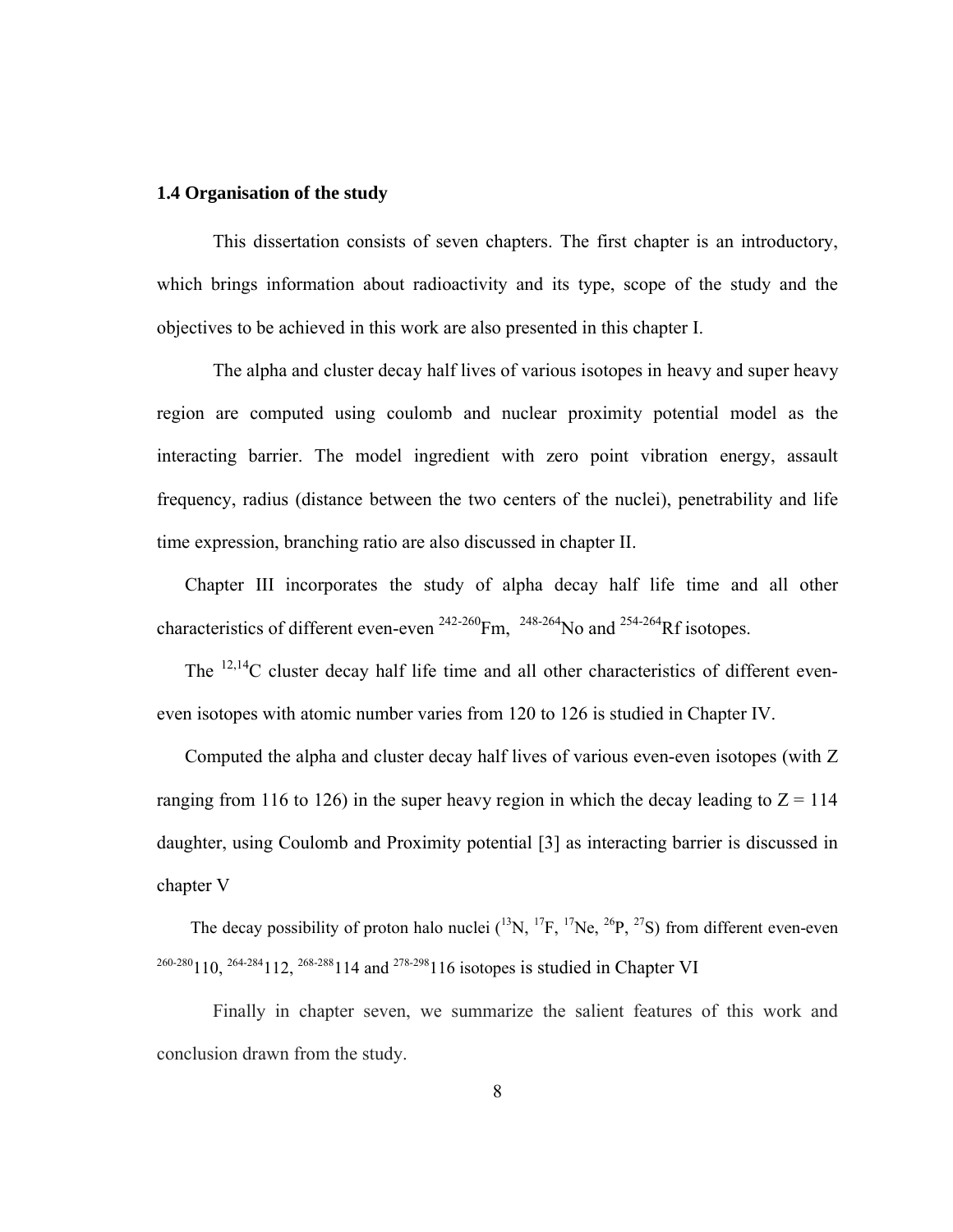#### **References**

- [1] A Sandulescu, D Poenaru and W Greiner, *Sov. J. Part. Nucl.* **II**, 528 (1980)
- [2] H J Rose and G A Jones, *Nature* **307,** 245 (1984)
- [3] D V Alexandrov, A F Belyatsky, Yu A Glukhov, E Yu Nikolsky, B V Novatsky, A A Ogloblin and D N Stepanov, *JEPT.Lett*. **40,** 909 (1984)
- [4] R Bonetti and A Guglielmetti in *Heavy elements and related new phenomena,* edited by W Greiner and R K Gupta (World Scientific Pub., Singapore, 1999), Vol. **II**, p.643
- [5] D N Poenaru, M Ivascu and A Sandulescu, *J. Phys. G: Nucl. Part. Phys.* **5,** L169 (1979)
- [6] R Blendoaske, T Fliessbach and H Walliser, *Nucl. Phys* **A 464,** 75 (1987)
- [7] D N Poeranu, D Schnabel, W Grireiner, D Mazilu and Gherghescu, *At.Data.Nucl.Data.Table* **48**, 231 (1991)
- [8] Yu Ts Oganessian and S P Tretyakova, *JINR Report No. E 7-93-57* (1993)
- [9] F J Gonnenwein, *Int.Conf. on Nucl.Data for Basic and Applied Sciences* (New Mexico,USA,(1985)
- [10] G M Ter-Akopian et al, *Phy.Rev.Lett* **73**, 1477 (1994)
- [11] D N Poenaru and M Ivascu, *J.Phys.G* **45**, 1099 (1984)
- [12] Y J Shi and W J Swiatecki, *Phys.Rev.Lett* **54**, 300 (1985)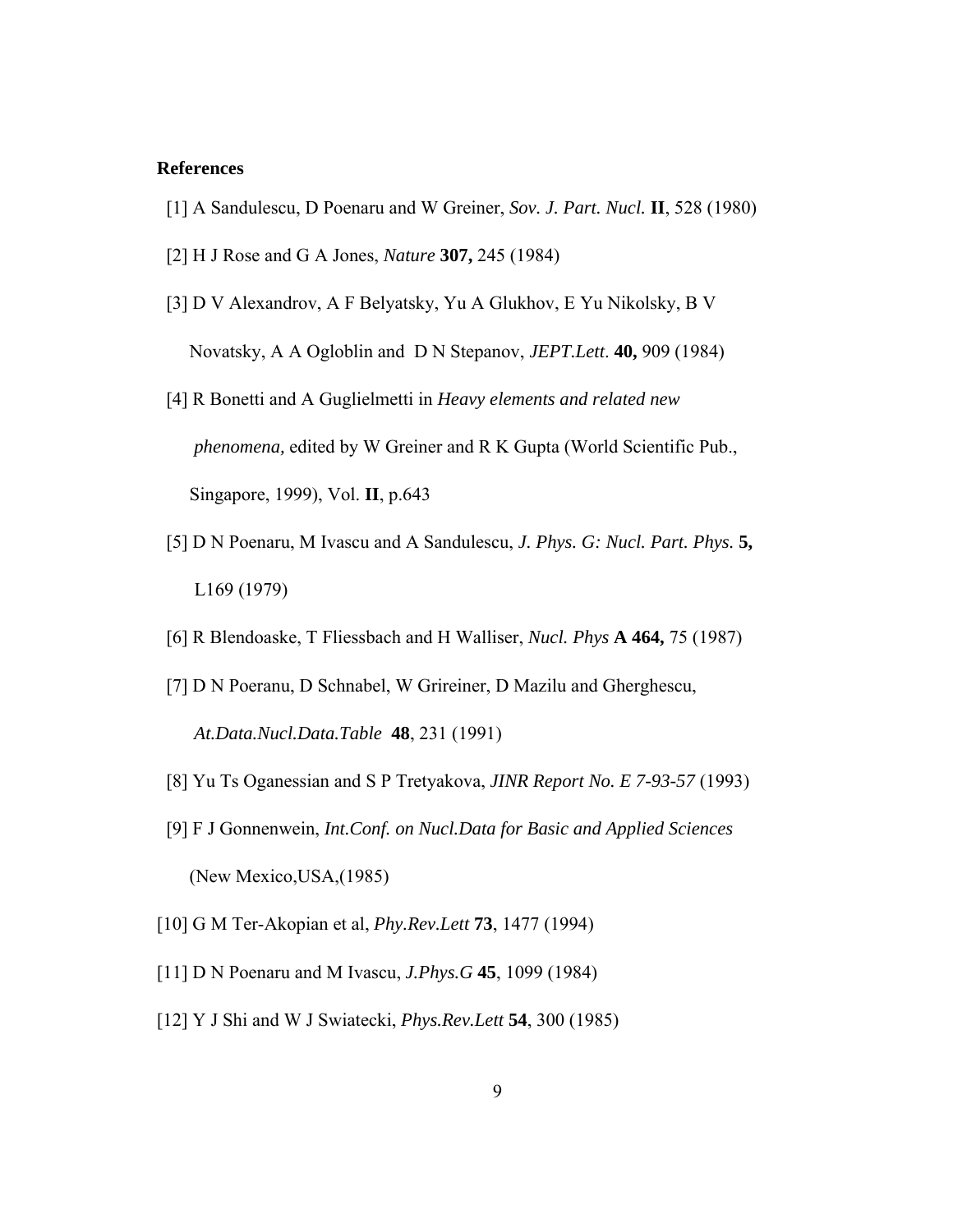- [13] G Shanmugam and B Kamalaharan, *Phys.Rev.C* **38**, 1377 (1988)
- [14] S S Malik and R K Gupta, *Phys.Rev.C* **39**, 1992 (1989)
- [15] B Buck and A C Merchant, *J.Phys.G* **15**, 615 (1989)
- [16] K P Santhosh and Antony Joseph, *Proc. Int. Natl. Symp. Nucl. Phys. (India)*  B43, 296 (2000)
- [17] K P Santhosh and Antony Joseph, *Pramana. J. Phys.* 58, 611 (2002)
- [18] K P Santhosh and Antony Joseph, *Ind. J. Pure Appl. Phys.* 42, 806 (2004)
- [19] K P Santhosh and Antony Joseph, *Pramana. J. Phys*. 62, 957 (2004)
- [20] R K Biju, Sabina Sahadevan, K P Santhosh and Antony Joseph, *Pramana. J. Phys*. 70, 617 (2008)
- [21] K P Santhosh, R K Biju and Antony Joseph, *J. Phys. G: Nucl. Part. Phys.*  35, 085102 (2008)
- [22] K P Santhosh, R K Biju, *J. Phys. G: Nucl. Part. Phys.* 36, 015107 (2009)
- [23] K P Santhosh, R K Biju, *Pramana. J. Phys*. 72, 689 (2009)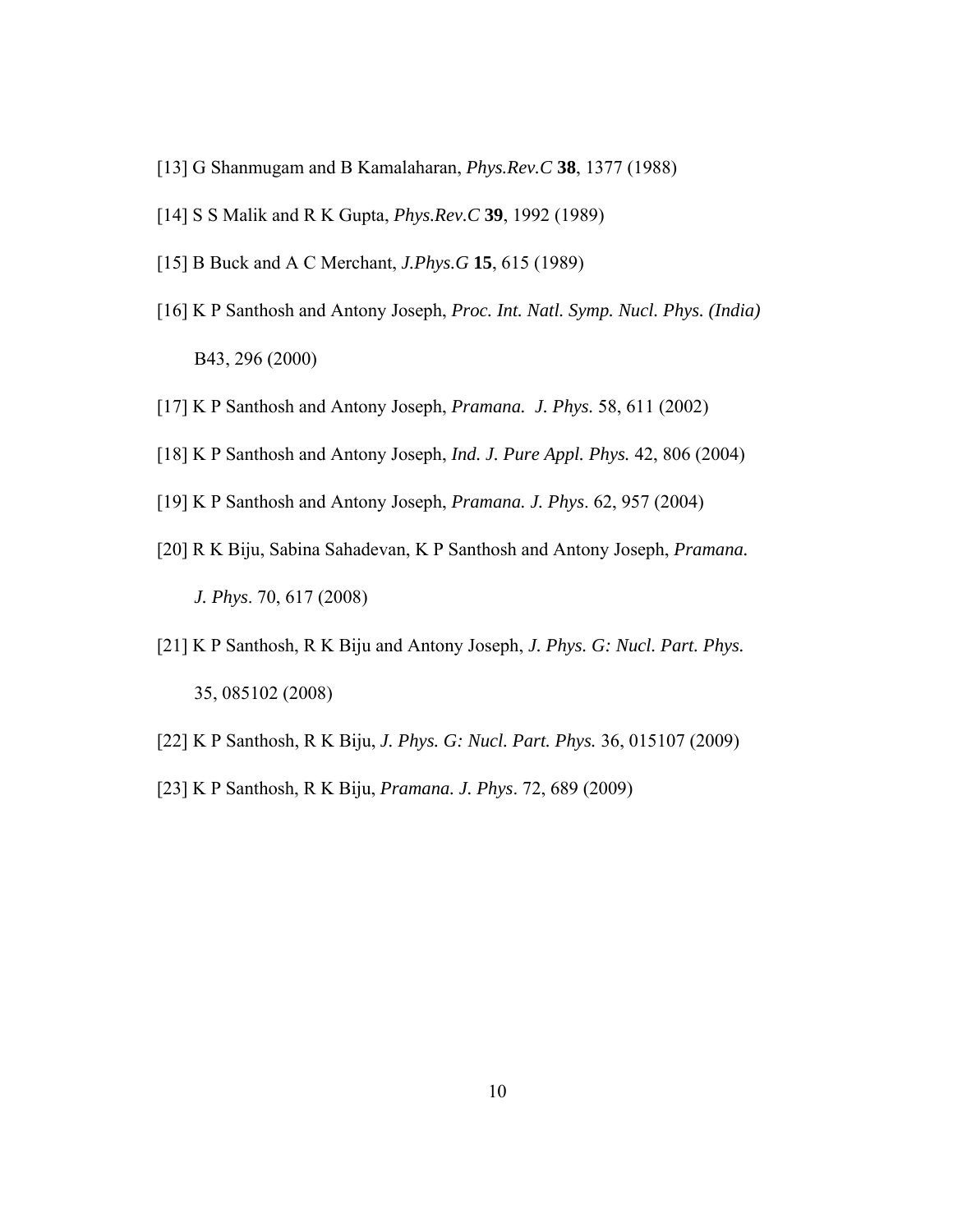## **CHAPTER II**

# **COULOMB AND NUCLEAR PROXIMITY POTENTIAL MODEL**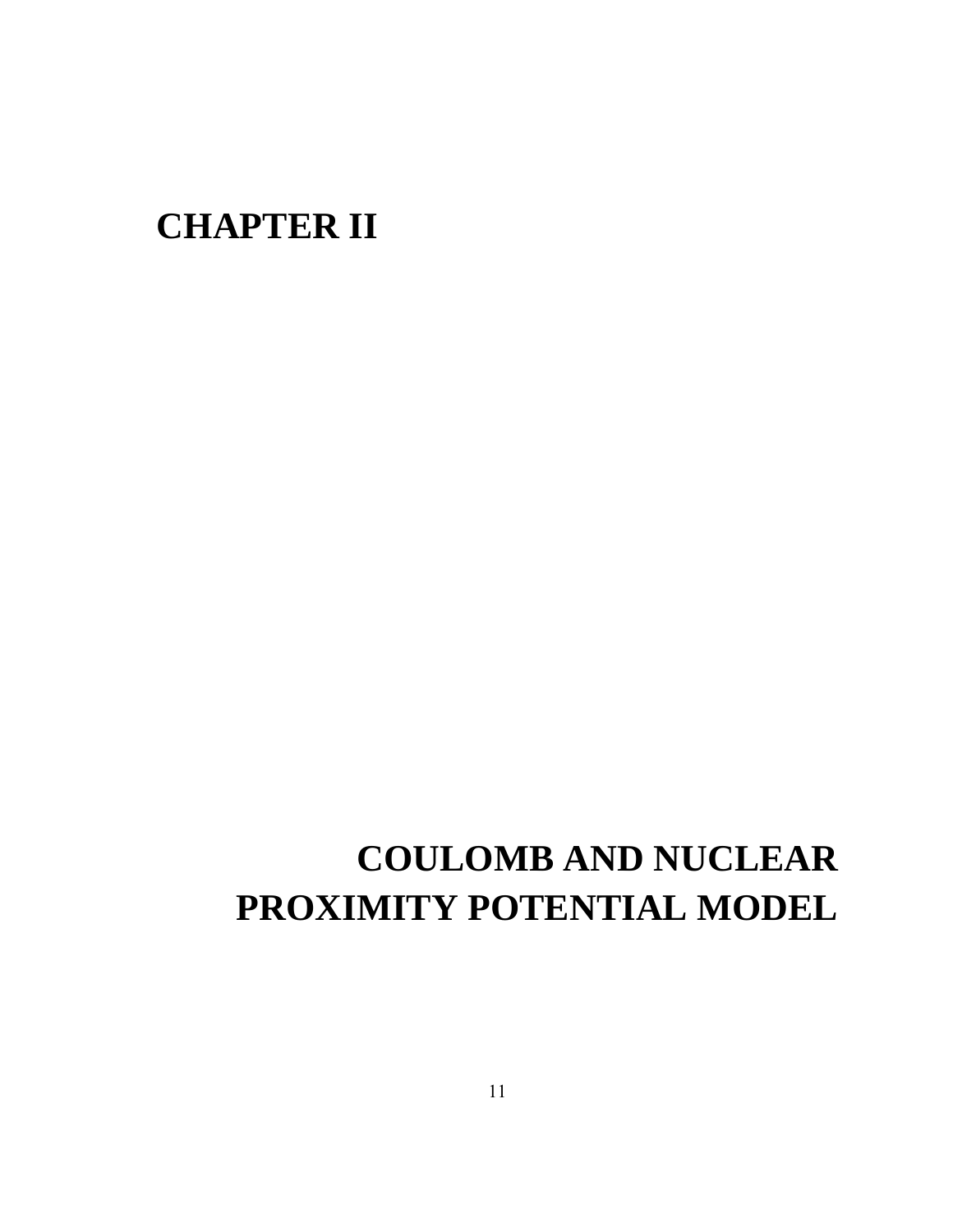#### **2.1. INTRODUCTION**

The possibility to have a cluster process is related to its exotermicity:

$$
Q = M (A, Z) - M (A1, Z1) - M (A2, Z2) > 0.
$$
 (2.1)

Where M (A, Z), M (A<sub>1</sub>, Z<sub>1</sub>) and M (A<sub>2</sub>, Z<sub>2</sub>) are the atomic masses of the parent, daughter and cluster respectively. The cluster radioactivity based on the potential barrier determined by two sphere approximation, as the sum of Coulomb and nuclear proximity potential [1] for  $z > 0$ . Where 'z' is the distance between the near surface of the fragments. For the overlap region  $(z < 0)$  we used simple power law interpolation. For the elements found in the second half of the periodic system, which have average binding energy per nucleon smaller than the lighter elements, this condition is fulfilled for a large range of nuclear decays. However, in majority of cases the possibility of decay is hindered by the small barrier penetrability. This quantity reaches large values only in two cases: α-decay and spontaneous fission of heavy nuclei. An exception is given by high penetrabilities (values which can be sometimes even larger than those corresponding to the  $\alpha$ -decay) of the daughter nuclei  $^{14}C$ ,  $^{24}Ne$ , etc, when the complementary nucleus is close to the doublemagic <sup>208</sup>Pb. This fact is connected to the much larger value of the ratio  $Q_C/B_C$ relative to the value  $Q\alpha/B\alpha$ , where BC, $\alpha$  are the heights of the corresponding barriers.

### **2.2. COULOMB AND PROXIMITY POTENTIAL MODEL**

The interacting potential barrier for a parent nucleus exhibiting exotic decay is given by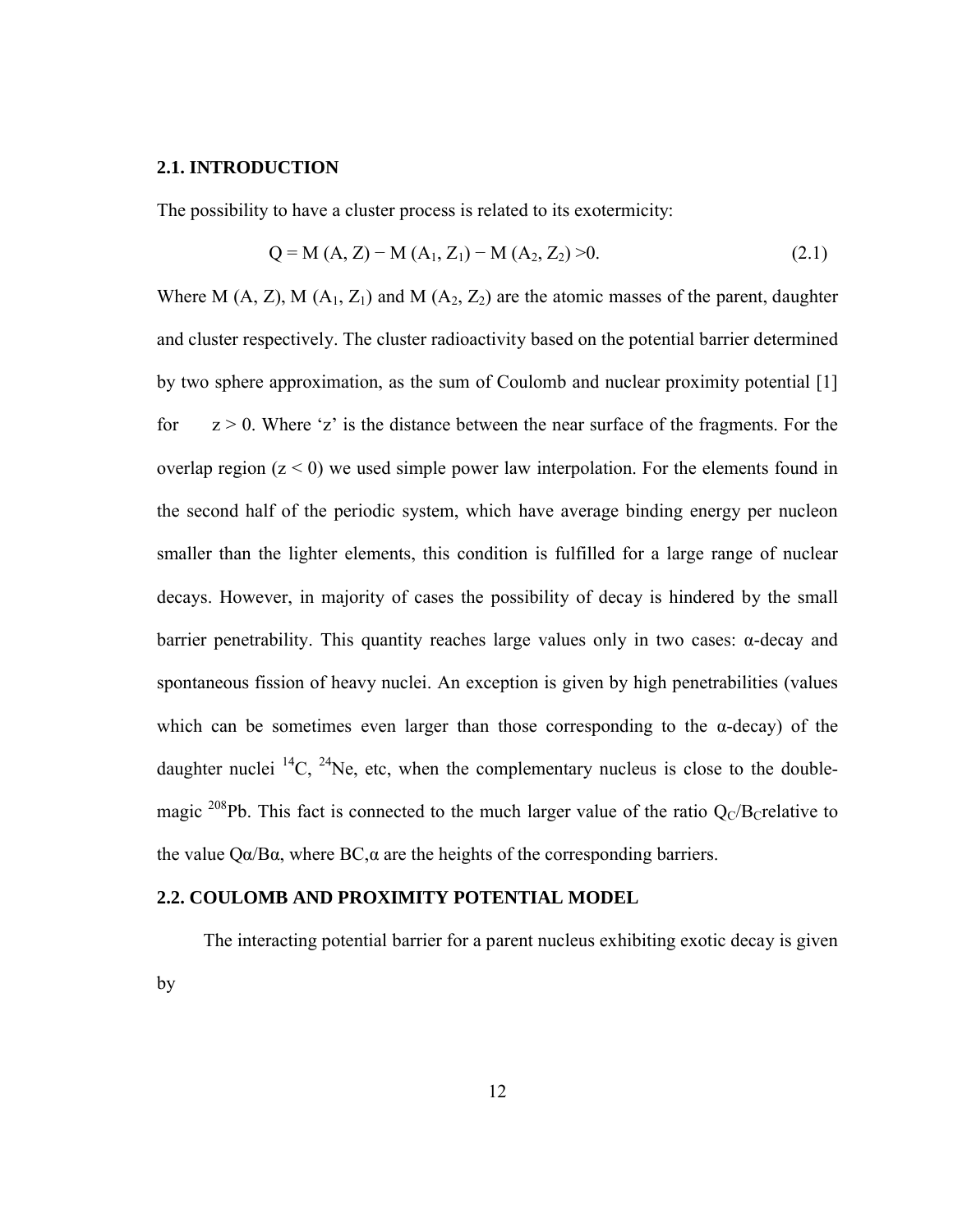$$
V \quad \frac{Z_1 Z_2 e^2}{r} + V_p(z) + \frac{\hbar^2 l(l+1)}{2\mu r^2} \quad , \text{ for } z > 0 \tag{2.2}
$$

Here  $Z_1$  and  $Z_2$  are the atomic numbers of daughter and emitted cluster, 'r' is the distance between fragment centers,  $\ell$  the angular momentum,  $\mu$  the reduced mass and Vp is the proximity potential is given by Blocki et al [2]. These are represented in fig.2.1 pictorially and fig.2.2 represents the Pre-Scission and Post Scission configuration of a nucleus.

$$
V_p(z) \quad 4\Pi \gamma b \bigg[ \frac{C_1 C_2}{(C_1 + C_2)} \bigg] \phi \bigg( \frac{z}{b} \bigg) \tag{2.3}
$$

With the nuclear surface tension coefficient,

$$
\gamma = 0.9517 \left[ 1 - \frac{1.7826(N - Z)^{2}}{A^{2}} \right] \text{ MeV/fm}^{2} \qquad (2.4)
$$

Where N, Z and A represent neutron, proton and mass number of parent, respectively. $\Phi$ , represents the universal the proximity potential is given as [3].

$$
\Phi(\varepsilon) \quad -4.41 e^{-\varepsilon/0.7176}, \text{ for } \varepsilon \ge 1.9475
$$
\n
$$
\Phi(\varepsilon) \quad -1.7817 + 0.9270 \, \varepsilon + 0.0169 \, \varepsilon^2 - 0.05148 \, \varepsilon^3,
$$
\n(2.5)

for 
$$
0 \leq \varepsilon \leq 1.9475
$$
 (2.6)

With,

$$
\varepsilon = z/b \tag{2.7}
$$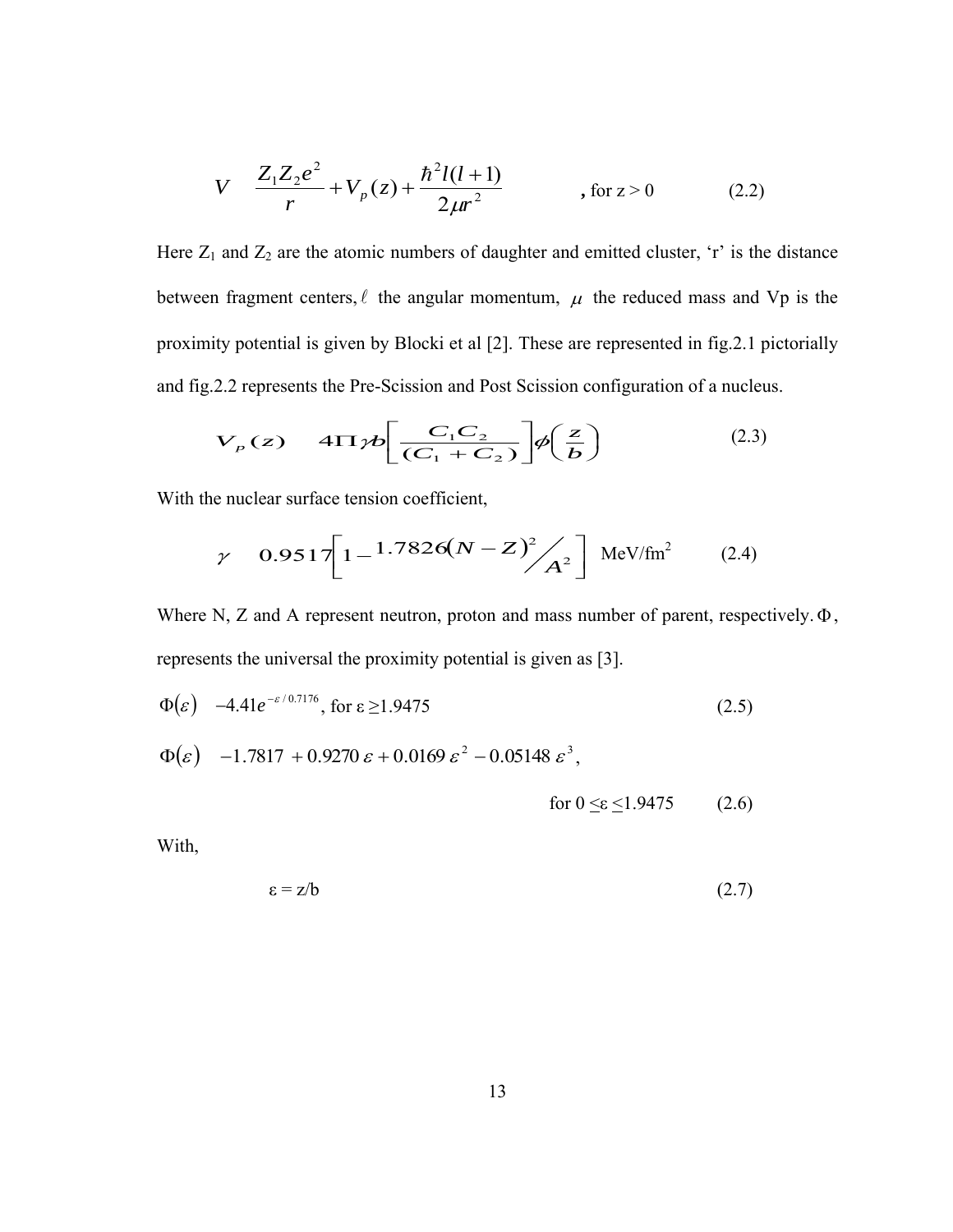

Figure 2.1. Shows 'Z' and 'r' pictorially.

where the width (diffuseness) of the nuclear surface  $b \approx 1$  and Sissmann central radii  $C_i$  of fragments related to sharp radii  $R_i$  is

$$
C_i \t R_i - \left(\frac{b^2}{R_i}\right) \t (2.8)
$$

For  $R_i$  we use semi empirical formula in terms of mass number  $A_i$  as [2]

$$
R_i = 1.28 A_i^{1/3} - 0.76 + 0.8 A_i^{-1/3}
$$
 (2.9)

The barrier penetrably P is given as:

$$
P = \exp\{-\frac{2}{\hbar}\int_{a}^{b}\sqrt{2\mu(V-Q)}dz\}
$$
 (2.10)

Here the mass parameter is replaced by

$$
\mu \quad \frac{(mA_1A_2)}{A} \tag{2.11}
$$

Where 'm' is the nucleon mass and  $A_1$ ,  $A_2$  are the mass numbers of daughter and emitted cluster respectively.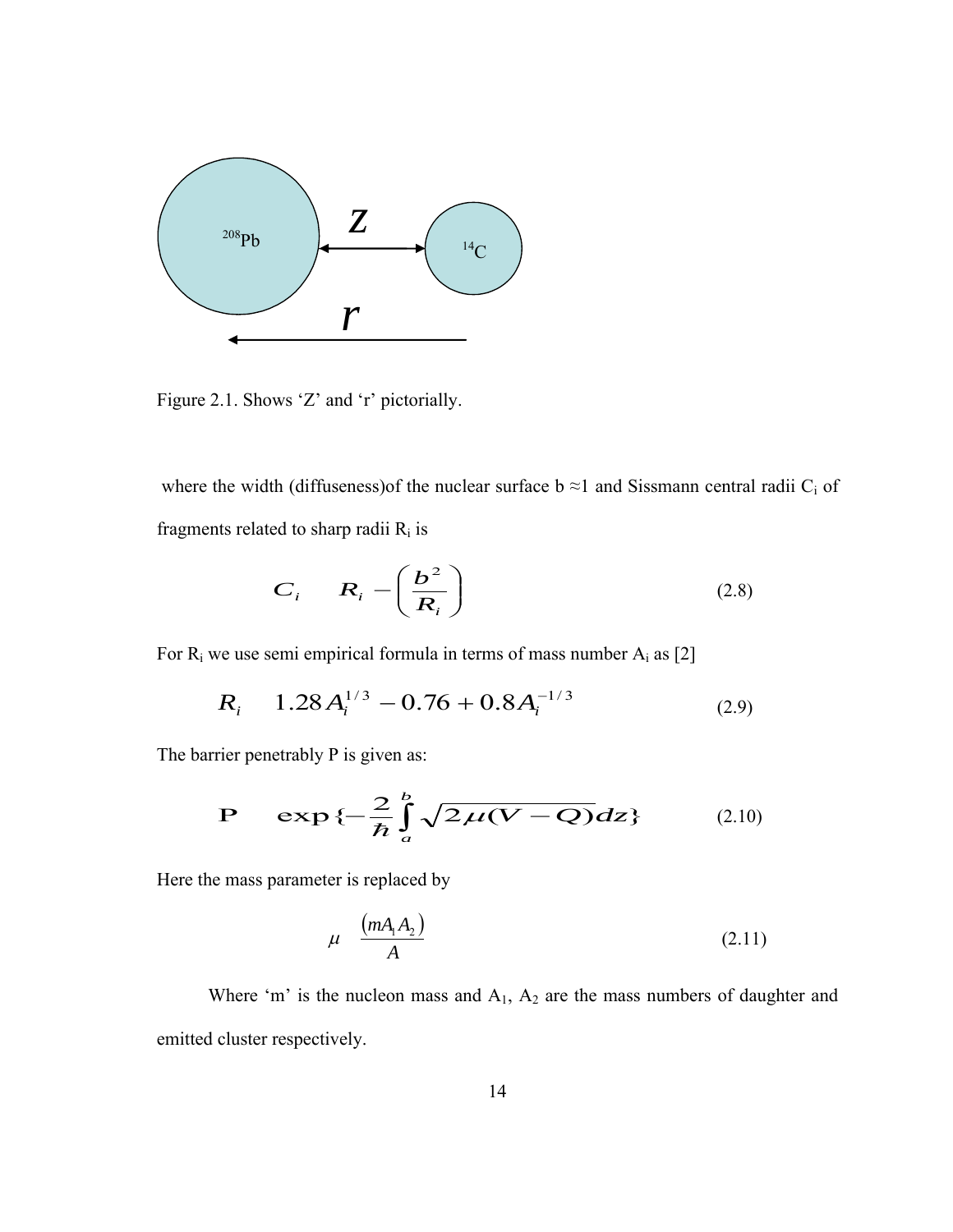

Figure 2.2. Represent the Pre-Scission and Post Scission configuration of a nucleus.

The turning points 'a' and 'b' are given by

$$
V(a) V(b) Q, \t(2.12)
$$

Where Q is the energy released. The above integral can be evaluated numerically or analytically, and the half life time is given by

$$
T_{1/2} \quad \left(\frac{\ln 2}{\lambda}\right) \quad \left(\frac{\ln 2}{\nu P}\right) \tag{2.13}
$$

Where,

$$
\upsilon \quad \left(\frac{\omega}{2\pi}\right) \quad \left(\frac{2E_{\upsilon}}{h}\right), \tag{2.14}
$$

represent the number of assaults on the barrier per second and  $\lambda$  the decay constant. E<sub>v,</sub> the empirical zero point vibration energy is given as [4]

$$
E_{\nu} \qquad Q\left\{0.056 + 0.039 \exp\left[\frac{(4 - A_2)}{2.5}\right]\right\} \quad \text{for, } A_2 \ge 4. \tag{2.15}
$$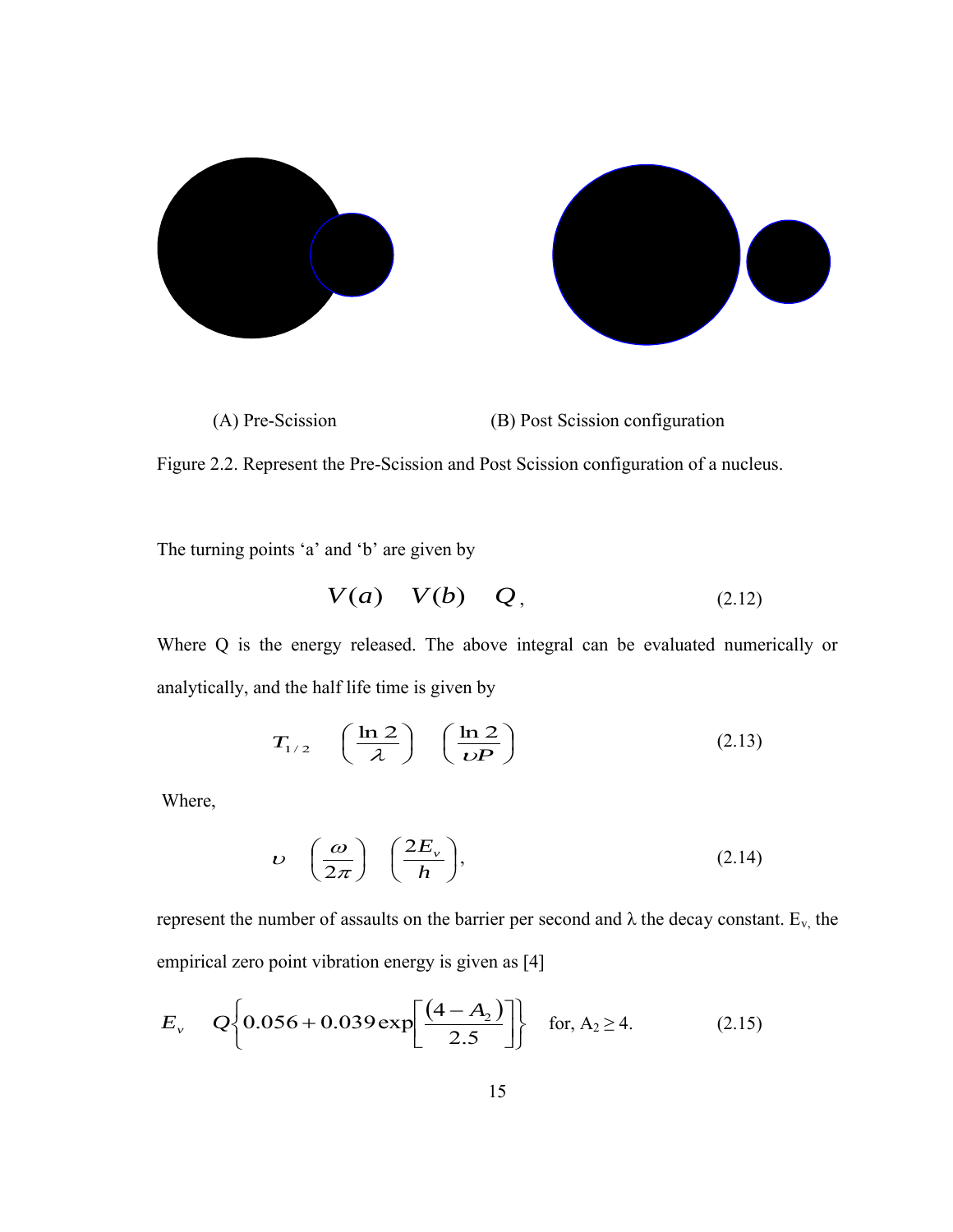### **REFERENCE**

- [1] K P Santhosh and Antony Joseph Pramana- J.Phys 55, 375 (2000)
- [2] J Blocki, J Randrup W J Swiatecki and C F Tsang, Ann. Phys( N.Y) 105, 427(1977)
- [3] J Blocki and W J Swiatecki, Ann. Phys (N.Y) 132, 53(1981)
- [4] D N Poenaru, M.Ivascu, A Sandulescu and W Greiner Phys. Rev. C 32, 572 (1985)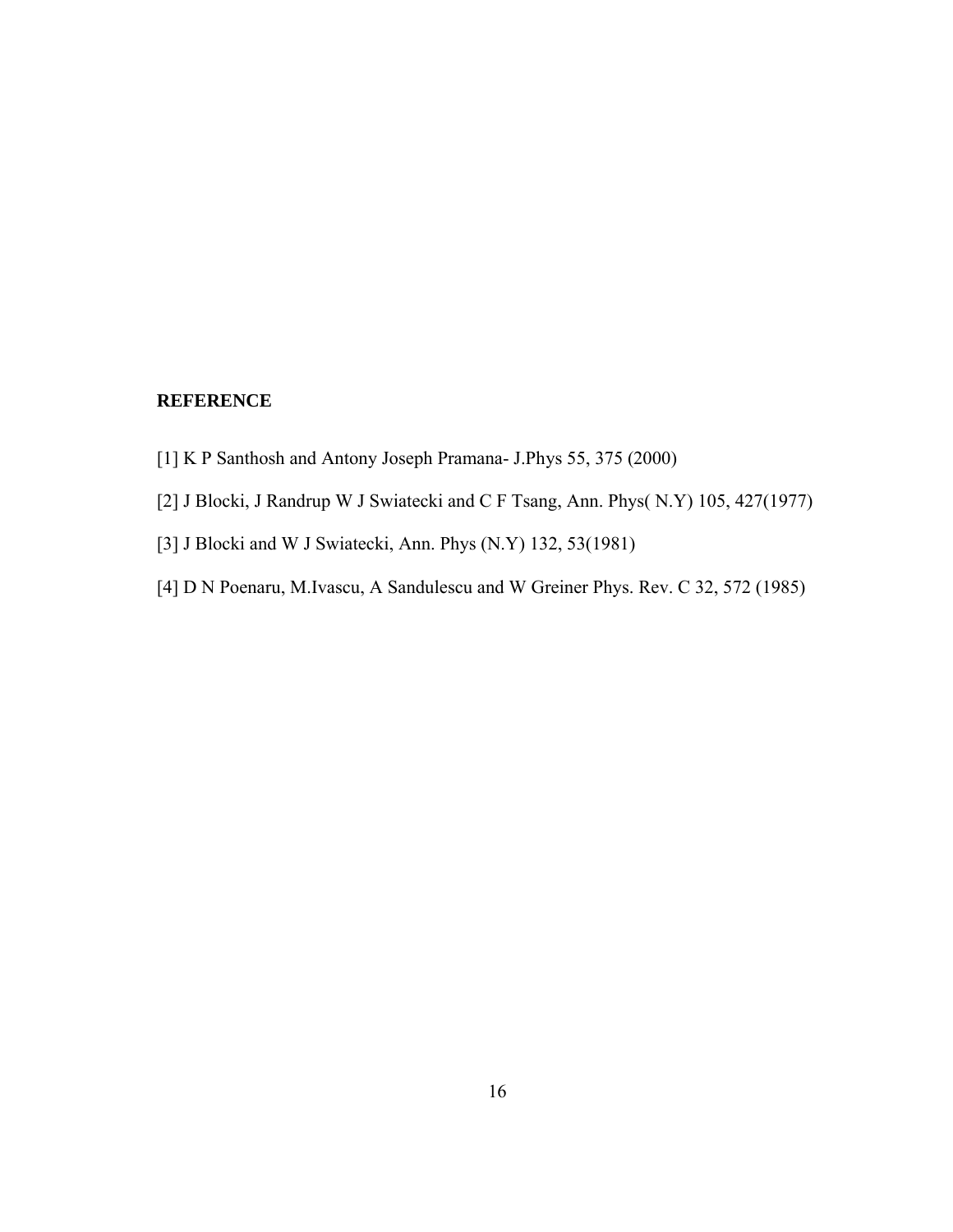## **CHAPTER III**

# **Alpha Radioactivity of various Fm, No and Rf Isotopes**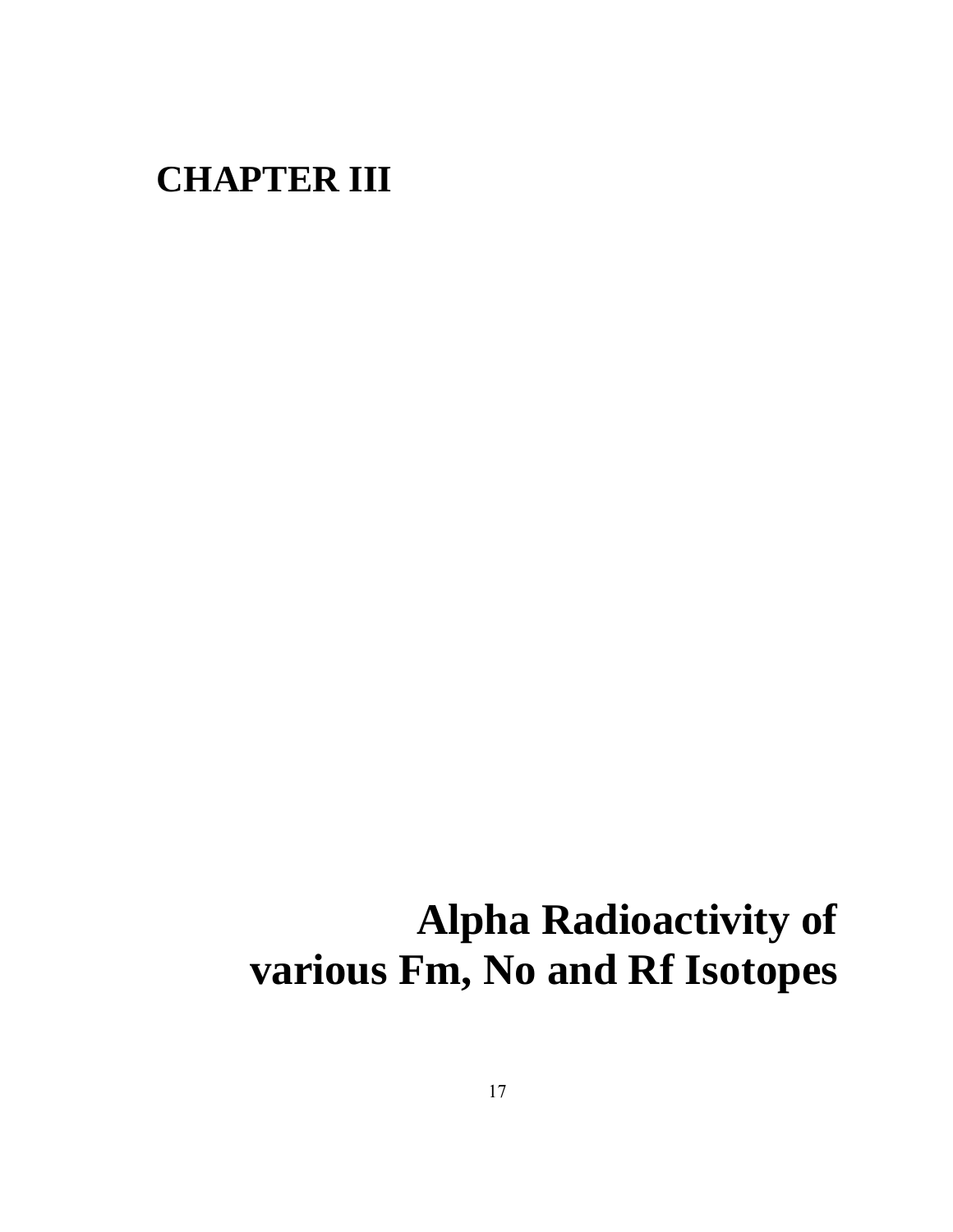### **3.1 INTRODUCTION**

Alpha decay is a type of radioactive decay in which an atomic nucleus emits an alpha particle and thereby transforms (or 'decays') into an atom with a mass number 4 less and atomic number 2 less. Alpha decay is fundamentally a quantum tunneling process. In 1928 George Gamow had solved the theory of the alpha decay via tunneling. The alpha particle is trapped in a potential well by the nucleus. Gamow solved a model potential for the nucleus and derived, from first principles, a relationship between the half-life of the decay, and the energy of the emission, which had been previously discovered empirically, and was known as the Geiger–Nuttall law.

During the last two decades the tremendous progress in experimental technologies made it possible to reach very near the islands of stability in the heavy and super heavy region. The possibility of an island of stability was first proposed by Glenn T. Seaborg in 1960 [1]. The hypothesis is based upon the nuclear shell model, which implies that the atomic nucleus is built up in shells in a manner similar to the structure of the much larger electron shells in atoms. In both cases, shells are just groups of quantum energy levels that are relatively close to each other. Energy levels from quantum states in two different shells will be separated by a relatively large energy gap. So the number of neutrons and protons that completely fills the energy levels of a given shell in the nucleus represents the shell closure. In the present work we would like to study the alpha decay half life time and all other characteristics of different even-even  $^{242-260}$ Fm,  $^{248-}$  $^{264}$ No and  $^{254-264}$ Rf isotopes.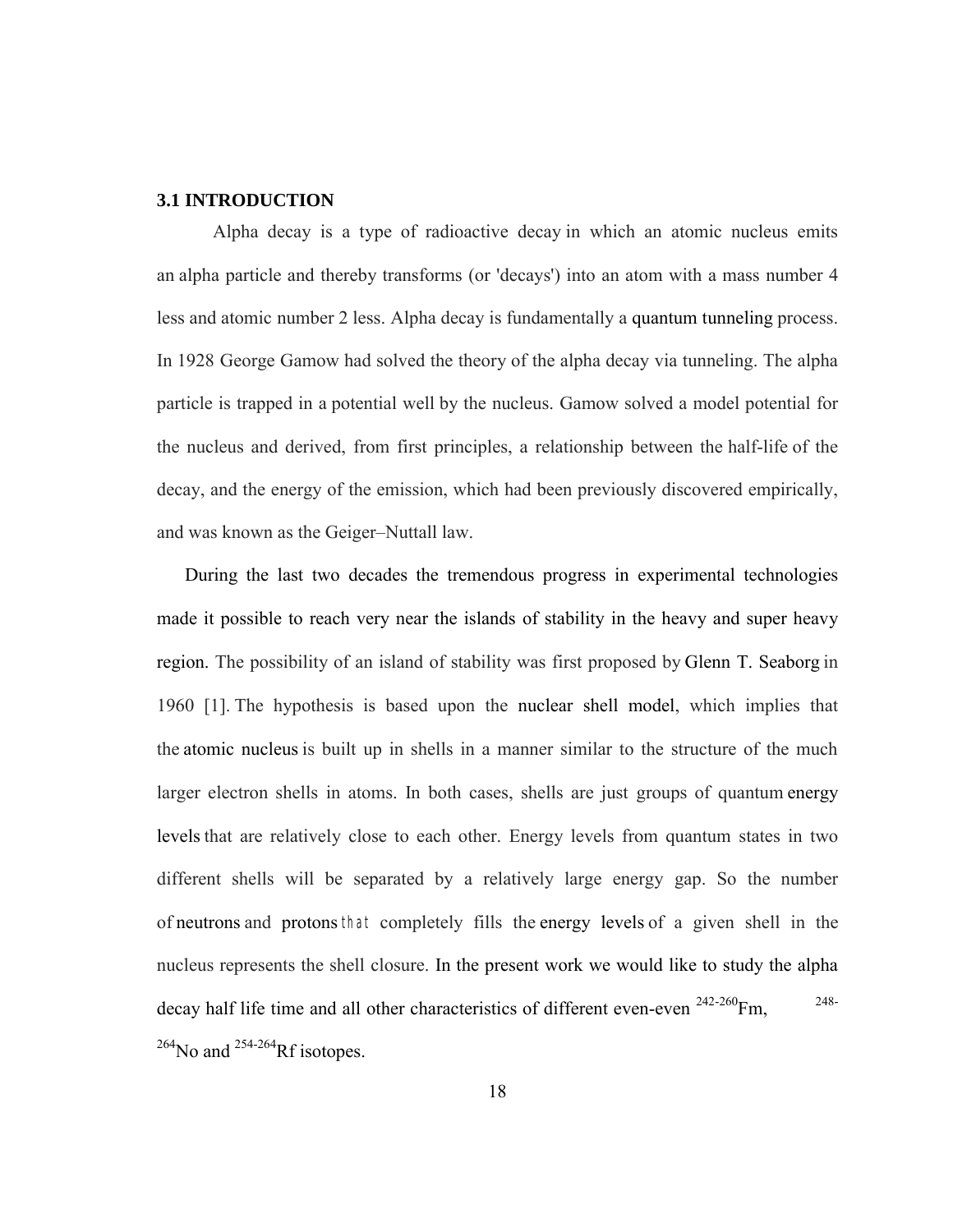### **3.2 RESULTS, DISCUSSION AND CONCLUSION**

We have done our calculations by taking potential barrier as the sum of Coulomb potential, proximity potential and centrifugal potential for the touching configuration and for the separated fragments. For the pre-scission (overlap) region, simple power law interpolation [2] is used. The inclusion of proximity potential reduces the height of the barrier which closely agrees with the experimental values. The possibility to have a cluster emission process is,

$$
Q = M (A, Z) - M (A1, Z1) - M (A2, Z2) > 0,
$$

(3.1)

where M  $(A, Z)$ , M  $(A_1, Z_1)$  and M  $(A_2, Z_2)$  are the atomic masses of the parent, daughter and cluster respectively. . The Q-values are computed using experimental binding energies of Audi and Wapstra [3].

Table 3.1 gives the logarithm of the computed half-life time and other characteristics of <sup>4</sup>He clusters from various Fm, No and Rf isotopes. It is found that most of the predicted half-life times fall well within the present upper limit for measurement  $(T_{1/2} < 10^{30} s)$ .

Figures 3.1-3.3 represent the plot of computed  $log_{10}(T_{1/2})$  versus neutron number of parent nuclei for the <sup>4</sup>He emission from different Fm, No and Rf isotopes respectively. It is found from the plots that there is a peak in half life time at  $N = 152$ . The maxima in half life time and minima in barrier penetrability at  $N = 152$  stress the neutron shell closure of the parent in the superheavy region. That is N=152 represents the stability of the parent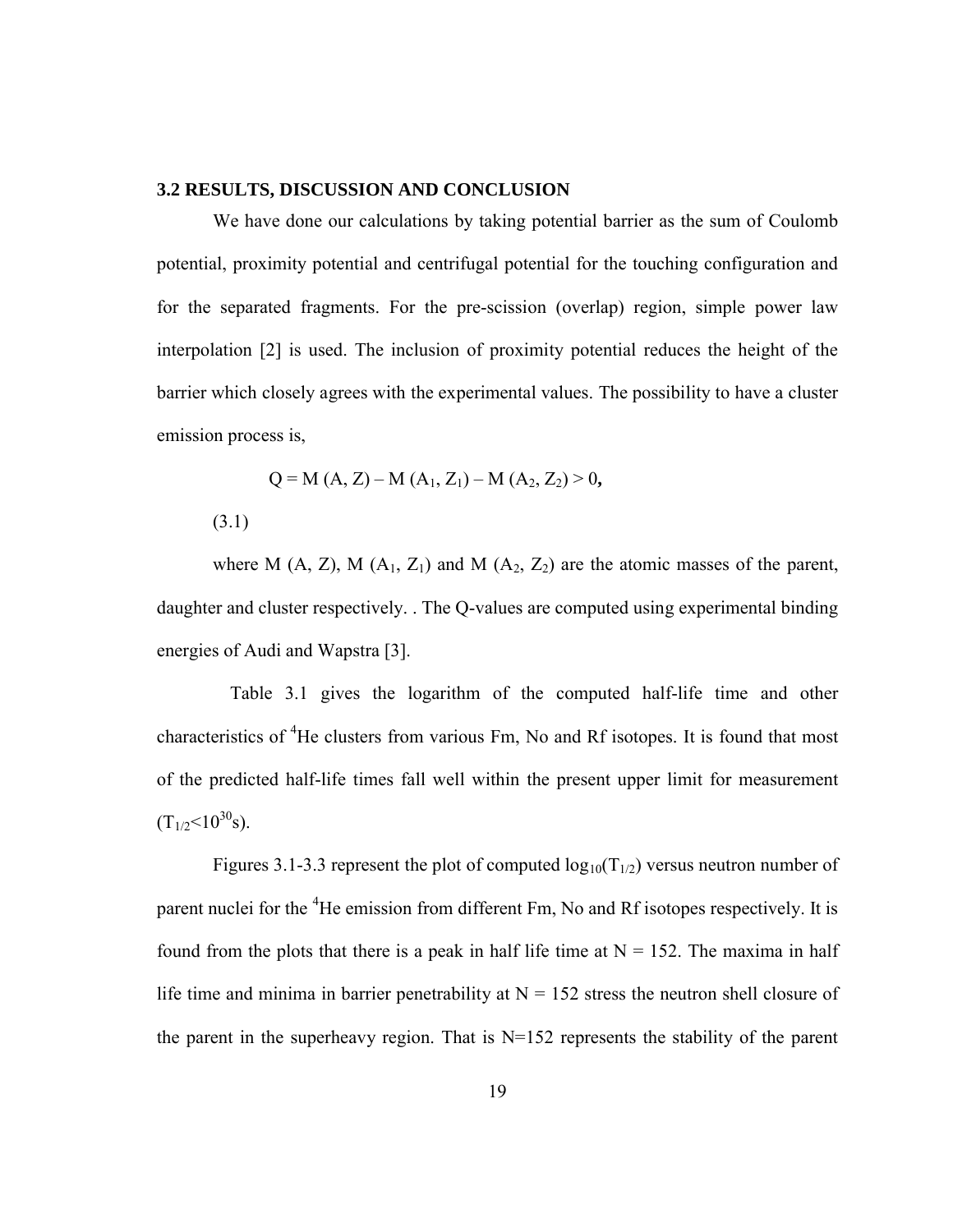nuclei against alpha decay. In addition to this peak, there is a peak in half life time at  $N =$ 162 and is shown in the figure 4.3, which represents the stability of the corresponding parents. That is  $N = 152$  and 162 are the next predicted neutron shell closure in the super heavy region. We would like to point out that many authors have predicted that  $N=152$ , 162 [4, 5] are sub magic neutron shell closure in the super heavy region.

Figures 3.4-3.6 represent the Geiger-Nuttall plots of the predicted  $log_{10} (T_{1/2})$ versus  $-\ln(p)$  for <sup>4</sup>He emission from different Fm, No and Rf isotopes. These plots are found to be linear. We would like to point out that the Geiger-Nuttall law is for pure coulomb potential, but our study shows that inclusion of the nuclear potential will not affect its linear nature [6]. Figures 3.7-3.9 represent the Geiger-Nuttall plot of the predicted  $log_{10} (T_{1/2})$  versus  $Q^{-1/2}$  for alpha decay from different Fm, No and Rf isotopes. These plots are also found to be in linear. From the observed linear nature of the Geiger-Nuttall plot [9], we have arrived at an equation for the logarithm of the predicted half-life times as,

$$
\log_{10}(T_{1/2}) \quad \frac{X}{\sqrt{Q}} + Y
$$
\n(4.2)

From the plots we can calculate the X and Y. Knowing the values of X, Y we can easily compute the half lives for the corresponding decays.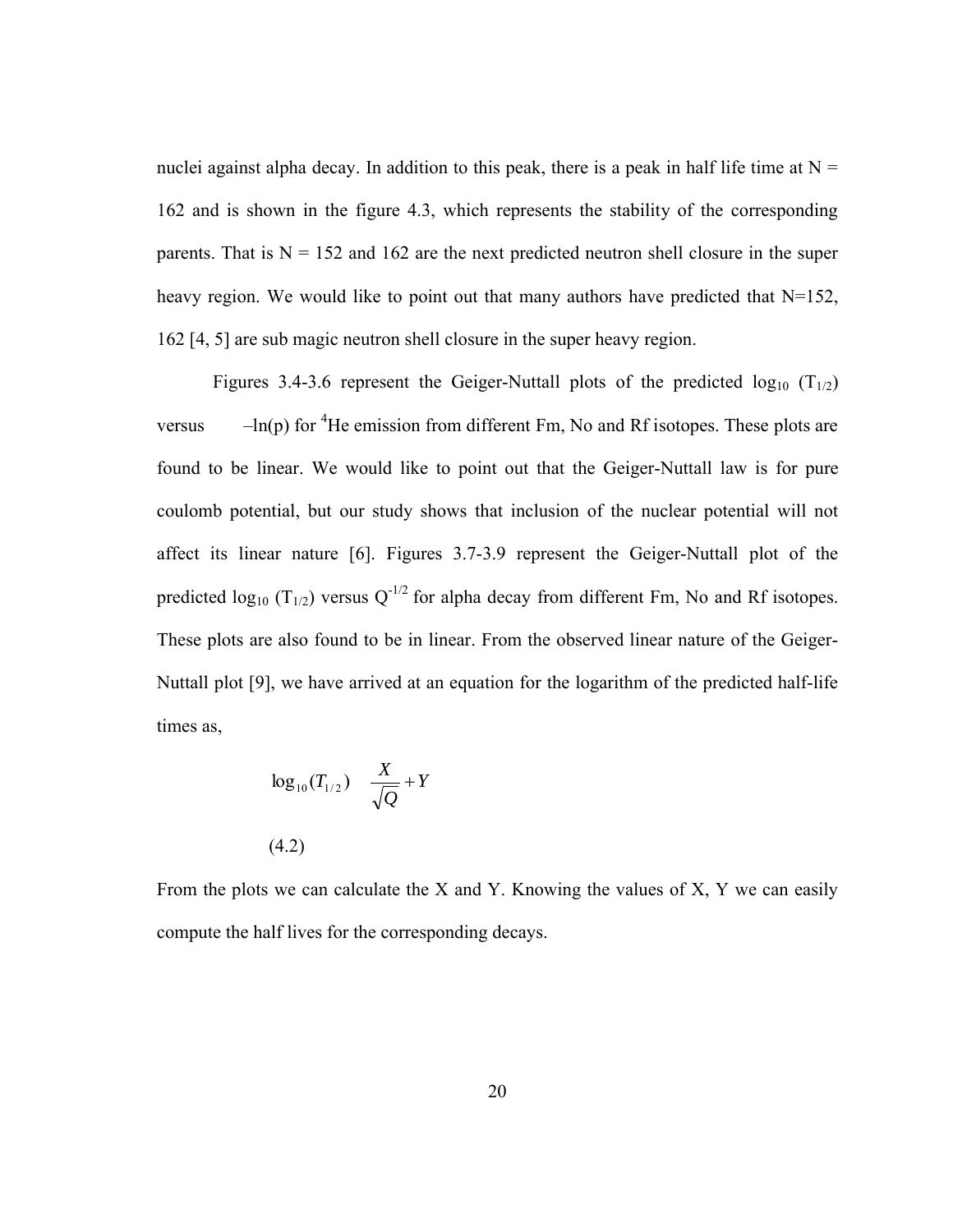

**Figure 3.1:** Computed half life time versus Neutron number of parent nuclei for the alpha decay of various Fm isotopes.



**Figure 3.2:** Computed half life time versus neutron number of the parent nuclei for the alpha decay of different No isotopes.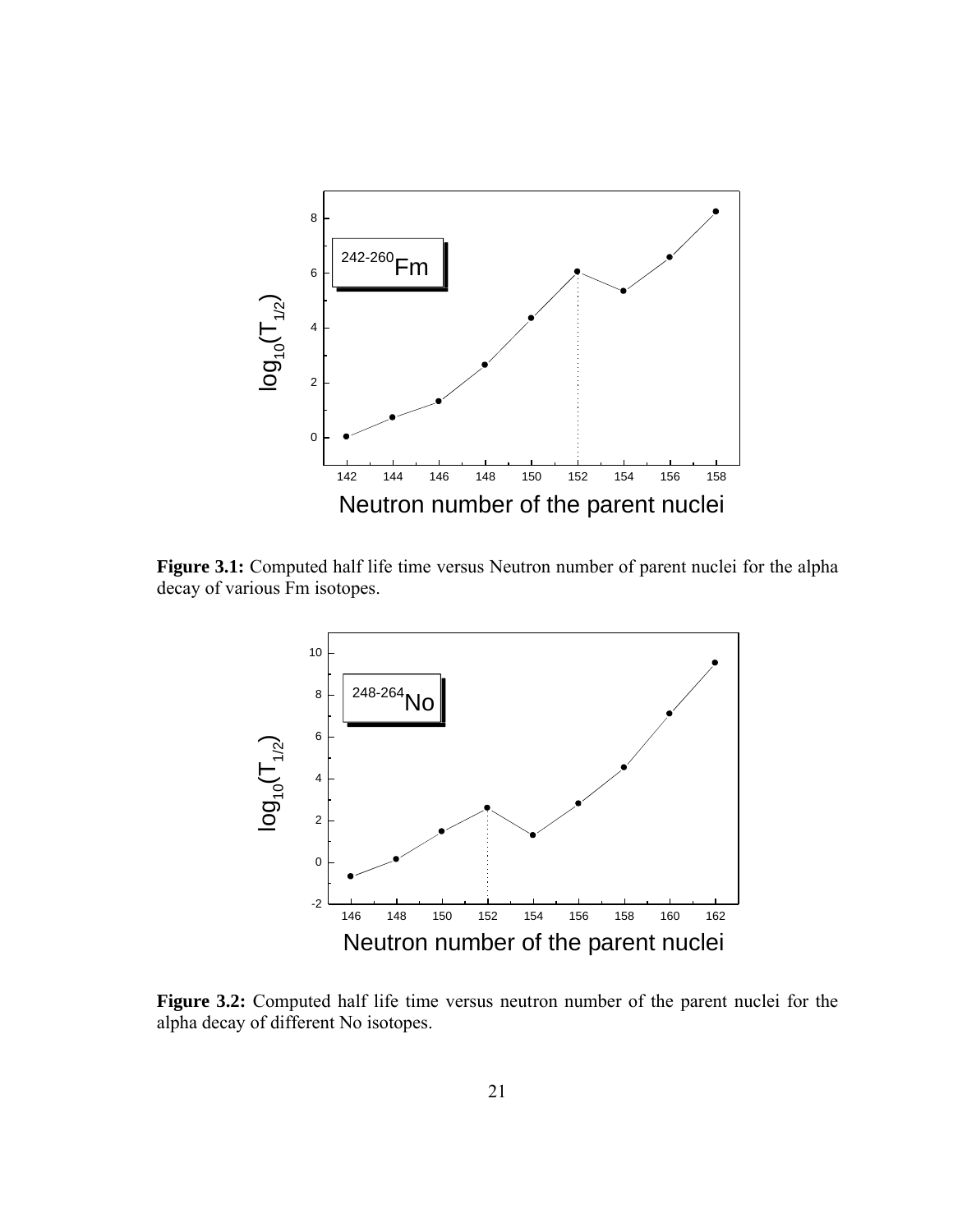

**Figure 3.3:** Computed half life time versus Neutron number of parent nuclei for the alpha decay of different Rf isotopes.



**Figure 3.4:** Geiger Nuttall plot for the logarithm of penetrability versus half life time for the alpha decay of different Fm isotopes.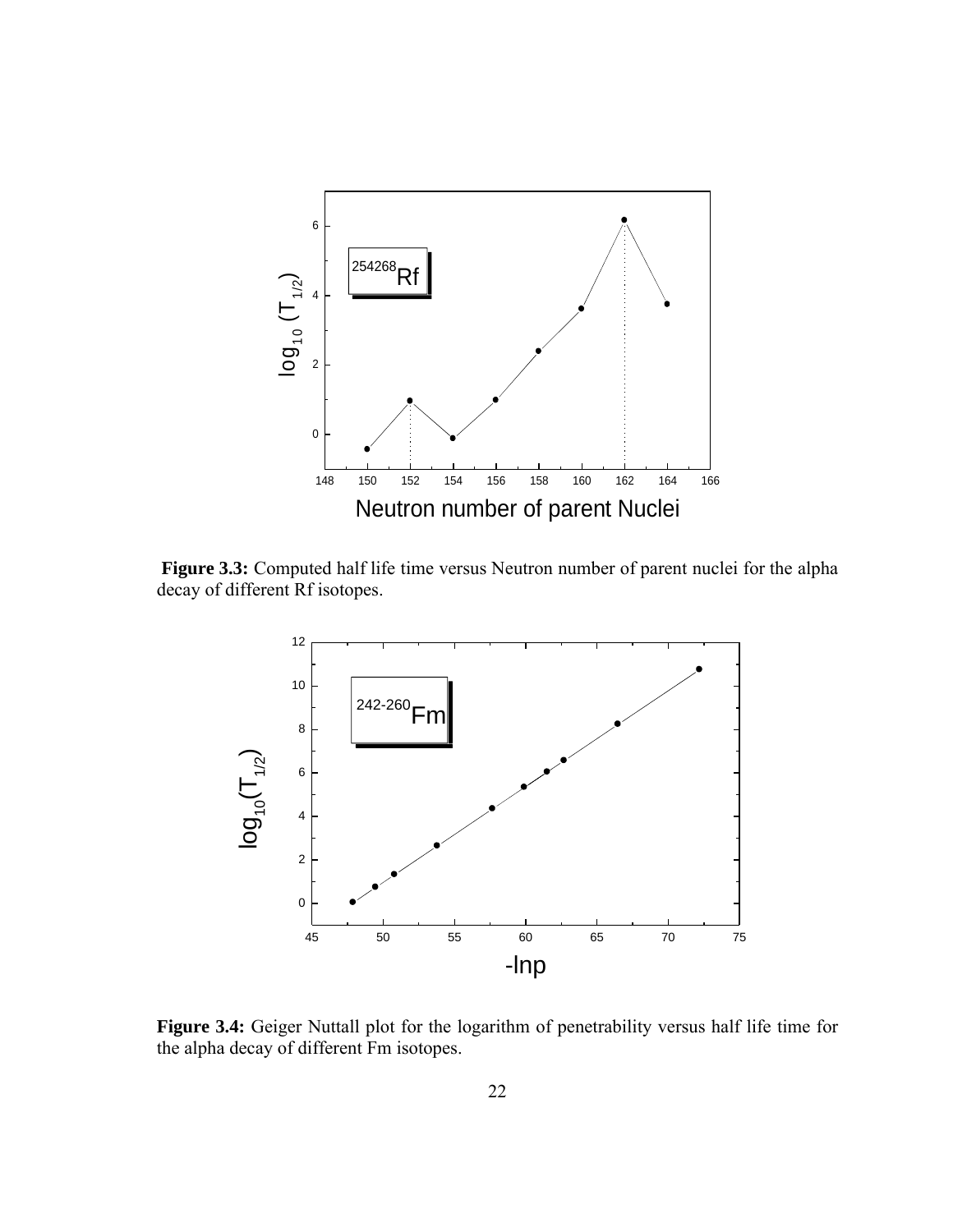

**Figure 3.5:** Geiger Nuttall plot for the logarithm of penetrability versus half life time for the alpha decay of different No isotopes.



**Figure 3.6:** Geiger Nuttall plot for the logarithm of penetrability versus half life time for the alpha decay of different Rf isotopes.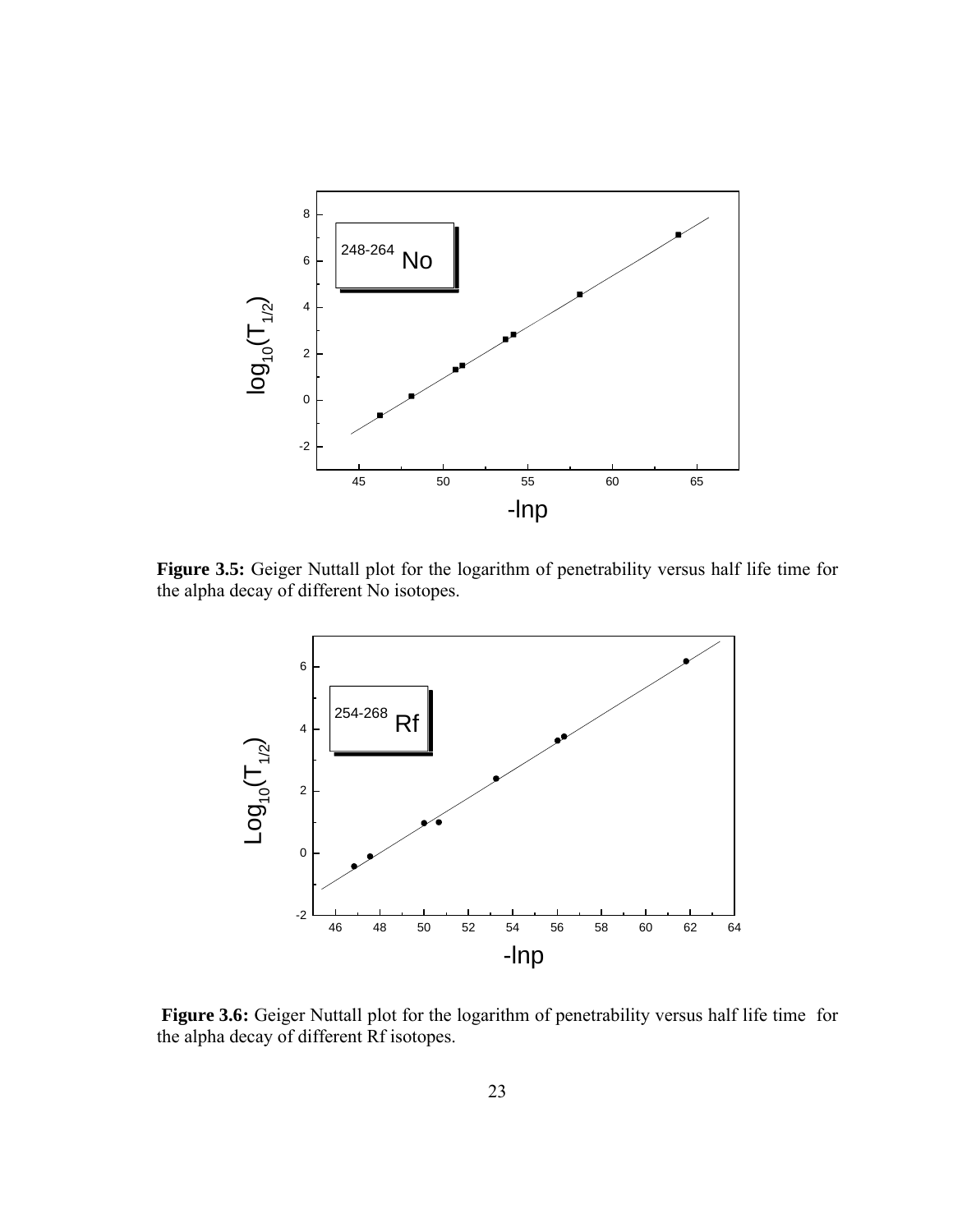

**Figure 3.7:** Geiger Nuttall plot for  $Q^{-1/2}$  versus half life time for the alpha decay of different Fm isotopes.



**Figure 3.8:** Geiger Nuttall plot for  $Q^{-1/2}$  versus half life time for the alpha decay of different No isotopes.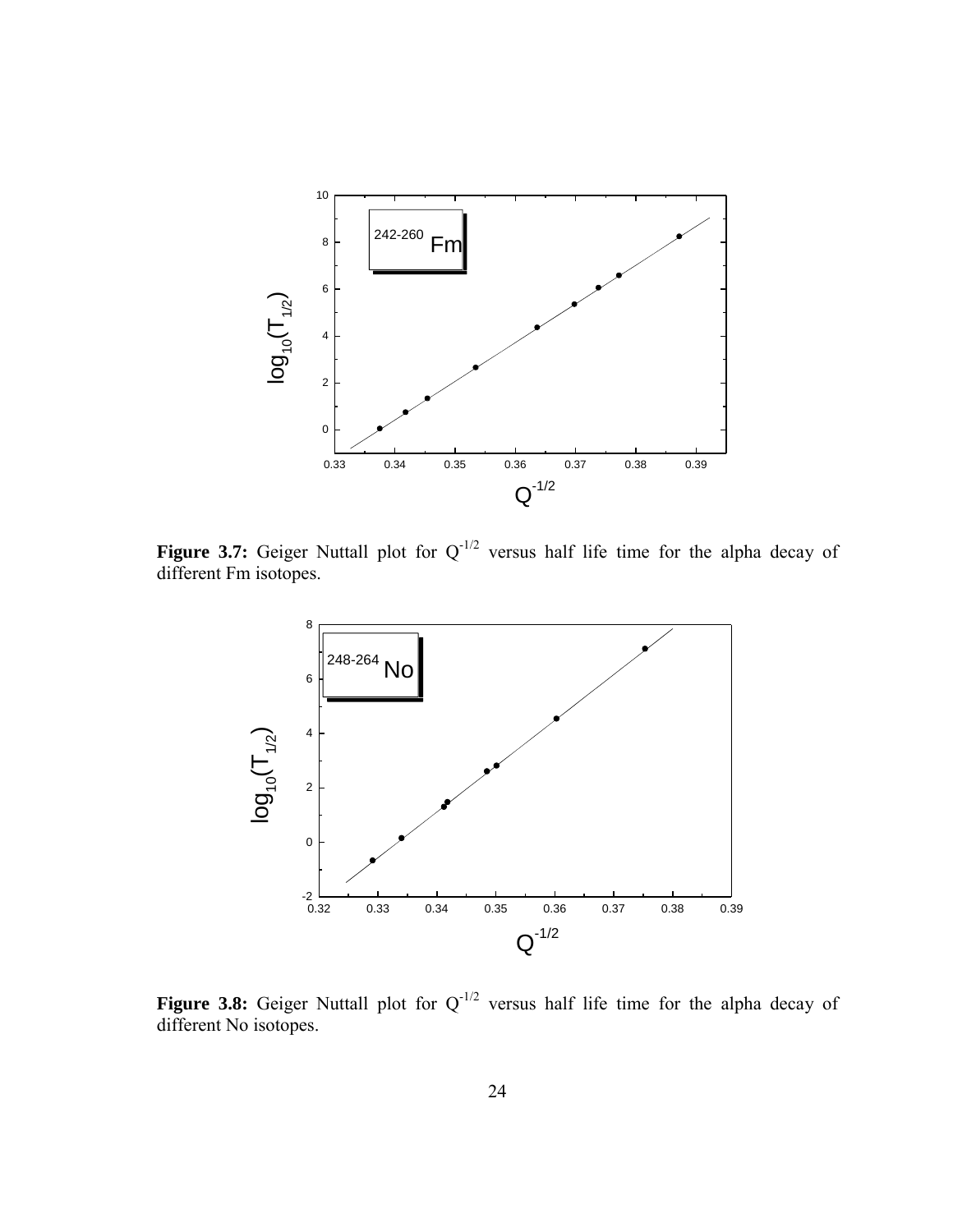

**Figure 3.9:** Geiger Nuttall plot for  $Q^{-1/2}$  versus half life time for the alpha decay of different Rf isotopes.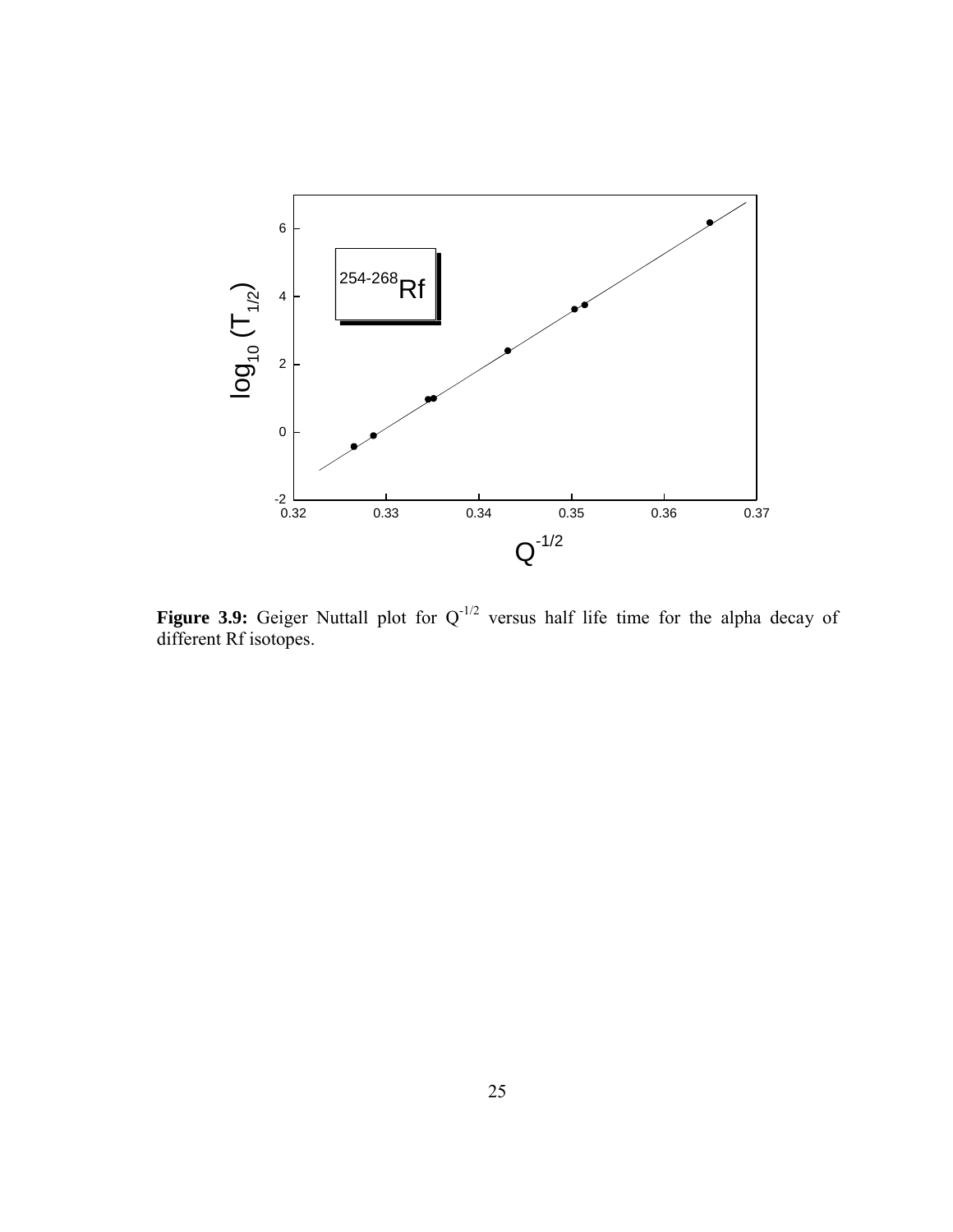| <b>Parent</b><br>nuclei             | <b>Daughter</b><br>nuclei | Q-value<br>(MeV) | <b>Penetrability</b> | <b>Decay</b><br>constant | $Log_{10}(T_{1/2})$ |
|-------------------------------------|---------------------------|------------------|----------------------|--------------------------|---------------------|
| $^{242}$ Fm                         | $238$ Cf                  | 8.776            | 1.57 e-21            | 0.637                    | 0.037               |
| $\sqrt[244]{F}m$                    | $240 \text{C}f$           | 8.556            | 3.24 e-22            | 0.127                    | 0.736               |
| $\overline{^{246}\text{F}}\text{m}$ | $\overline{^{242}Cf}$     | 8.376            | 8.56 e-23            | 0.033                    | 1.322               |
| $\sqrt[248]{F}m$                    | $244$ Cf                  | 8.002            | 4.27 e-24            | 0.002                    | 2.644               |
| $^{250}\mathrm{Fm}$                 | 246 <sub>CF</sub>         | 7.558            | 8.86 e-26            | 3.078 e-05               | 4.352               |
| $252$ Fm                            | $248$ Cf                  | 7.153            | 1.90 e-27            | 6.245 e-07               | 6.045               |
| $^{254}$ Fm                         | 250Cf                     | 7.308            | 9.54 e-27            | 3.204 e-06               | 5.335               |
| $256$ Fm                            | $252 \text{C}f$           | 7.023            | 5.82 e-28            | 1.879 e-07               | 6.566               |
| $258$ Fm                            | 254C                      | 6.665            | 1.32 e-29            | 4.063 e-09               | 8.232               |
| $\overline{^{260}}Fm$               | 256 <sub>CF</sub>         | 6.176            | 4.34 e-32            | 1.233 e-11               | 10.749              |
| $^{248}$ N <sub>0</sub>             | $^{244}$ Fm               | 9.226            | 7.77 e-21            | 3.295                    | $-0.677$            |
| $\frac{250}{NQ}$                    | $\overline{^{246}F}m$     | 8.956            | 1.20 e-21            | 0.497                    | 0.144               |
| $\overline{^{252}N_0}$              | $^{248}\mathrm{Fm}$       | 8.551            | 5.98 e-23            | 0.023                    | 1.469               |
| $\sqrt[254]{N_0}$                   | $250$ Fm                  | 8.226            | 4.63 e-24            | 0.002                    | 2.597               |
| $\frac{256}{NQ}$                    | $252$ Fm                  | 8.583            | 8.97 e-23            | 0.035                    | 1.292               |
| $^{258}\rm{No}$                     | $254$ Fm                  | 8.152            | 2.88 e-24            | 0.001                    | 2.807               |
| $\sqrt[260]{NQ}$                    | $^{256}$ Fm               | 7.700            | 5.76 e-26            | 2.039 e-05               | 4.531               |
| $\overline{^{262}}\overline{N}$ o   | 258Fm                     | 7.096            | 1.68 e-28            | 5.491 e-08               | 7.101               |
| $\frac{264}{NQ}$                    | $^{260}$ Fm               | 6.586            | $6.66 e-31$          | $2.015$ e-10             | 9.536               |
| $\sqrt[254]{Rf}$                    | $250$ No                  | 9.376            | 4.38 e-21            | 1.887                    | $-0.435$            |
| $\overline{^{256}Rf}$               | $\overline{^{252}\!No}$   | 8.931            | $-1.87e-22$          | 0.076                    | 0.955               |
| $\overline{^{258}Rf}$               | $^{254}$ No               | 9.252            | 2.13 e-21            | 0.908                    | $-0.117$            |
| $^{260}$ Rf                         | $\frac{256}{NQ}$          | 8.902            | 1.75 e-22            | 0.072                    | 0.984               |
| $\overline{^{262}Rf}$               | $\frac{258}{NQ}$          | 8.486            | 7.25 e-24            | 0.003                    | 2.389               |
| $^{264}$ Rf                         | $260$ No                  | 8.146            | 4.53 e-25            | 0.002                    | 3.611               |
| $^{266}$ Rf                         | $\frac{262}{NQ}$          | 7.506            | 1.37 e-27            | 4.759 e-07               | 6.164               |
| $\sqrt[268]{Rf}$                    | $\frac{264}{NQ}$          | 8.096            | 3.38 e-25            | 1.257 e-04               | 3.741               |

**Table 3.1**: Logarithm of the computed half life times and other characteristics of He emission from various Fm, No and Rf isotopes.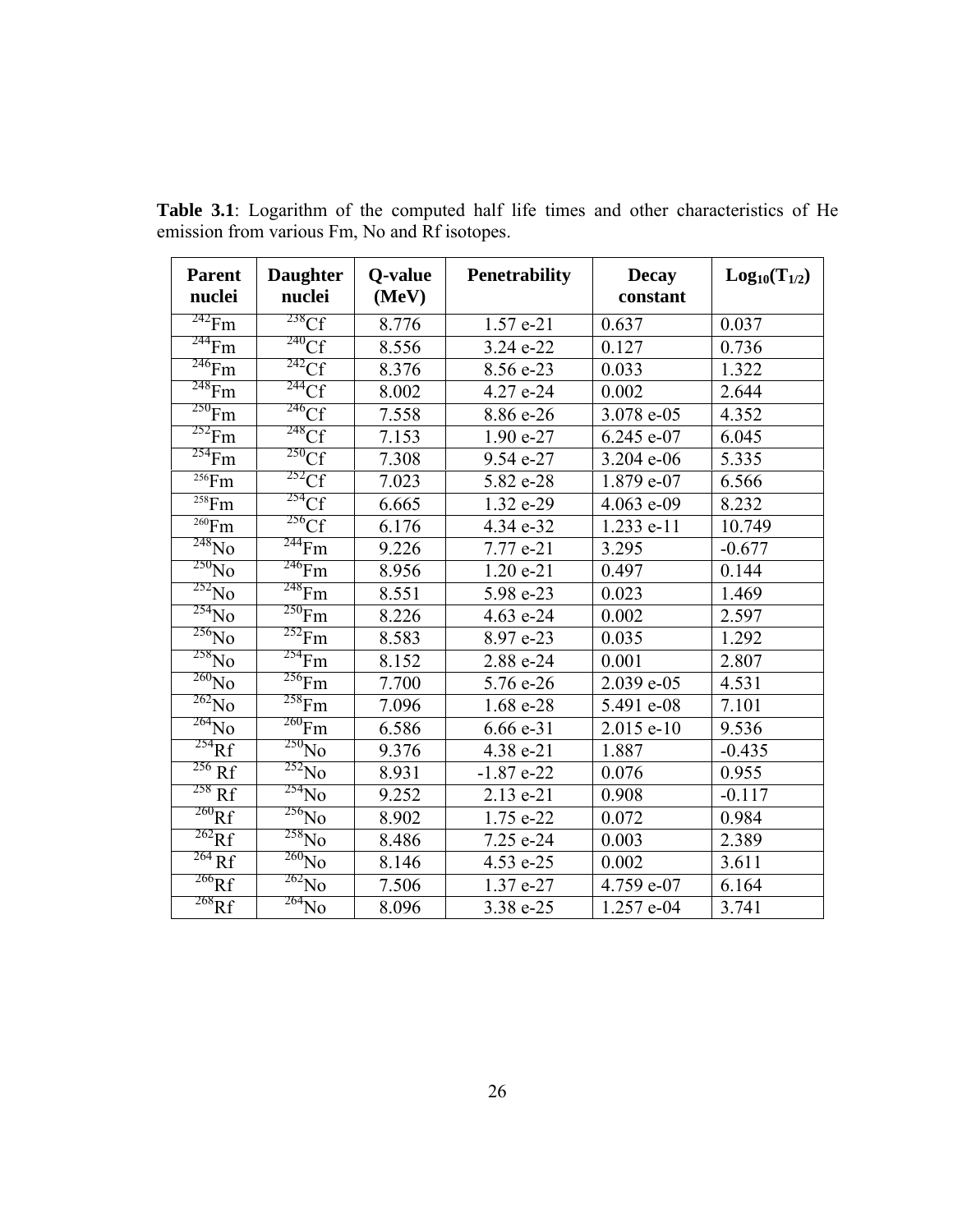### **REFERENCE**

- [1] G T Seaborg, *Contemporary Physics* **28**, 33 (1987)
- [2] Y J Shi and W J Swiatecki, *Nucl. Phys.* A438, 450 (1985)
- [3] G Audi, A H Wapstra and C Thivault, *Nucl. Phys. A* 729, 337 (2003)
- [4] K P Santhosh, R K Biju, Sabina Sahadevan, *Nucl. Phys. A* 832, 220 (2010)
- [5] K P Santhosh, R K Biju, *J. Phys. G: Nucl. Part. Phys*. 36, 015107 (2009)
- [6] K P Santhosh, R K Biju, Sabina Sahadevan and Antony Joseph, *Phys. Scr*. **77,** 065201 (2008)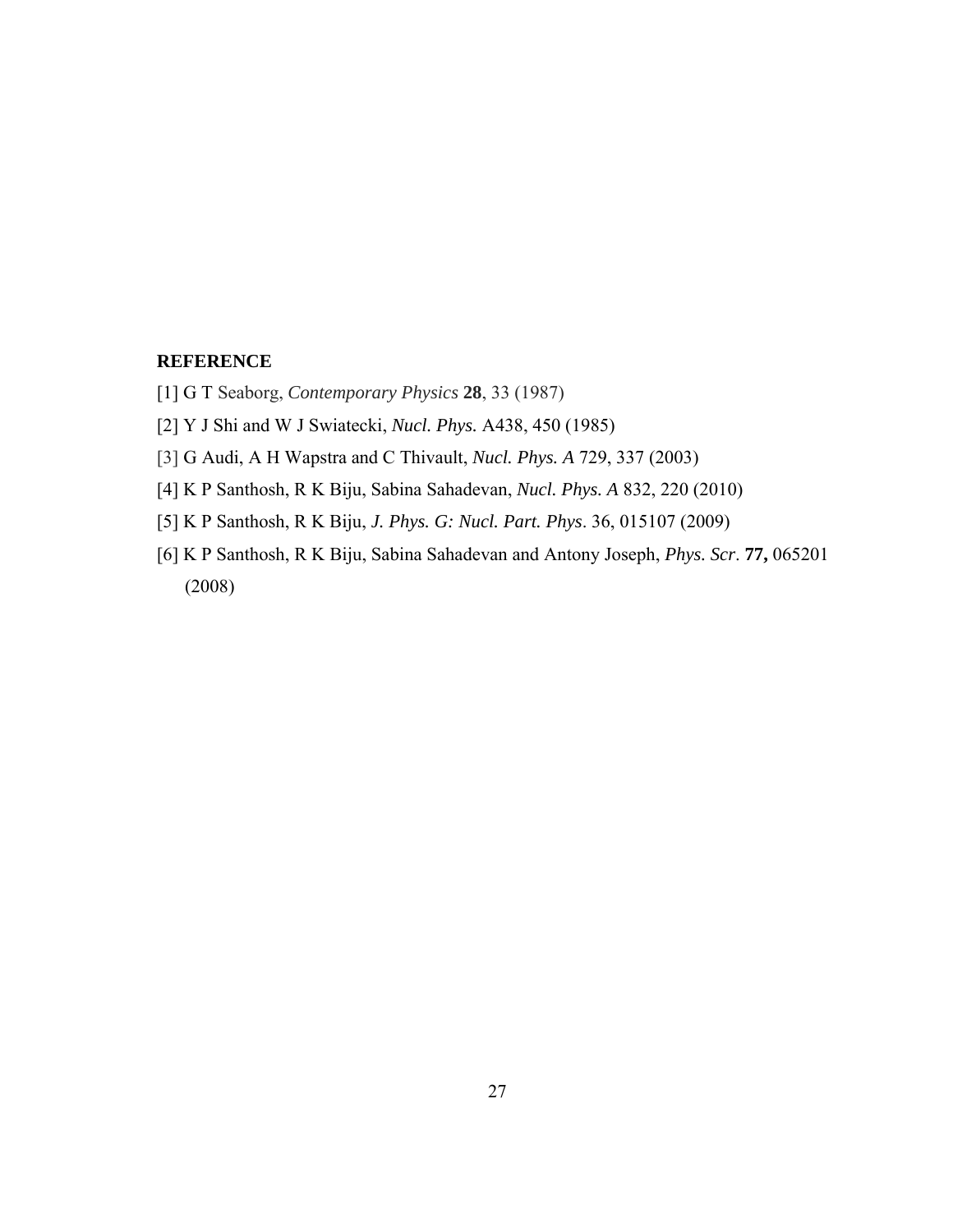### **CHAPTER IV**

### **N=184 MAGICITY THROUGH CLUSTER DECAY SYSTEMATIC IN SUPERHEAVY REGION**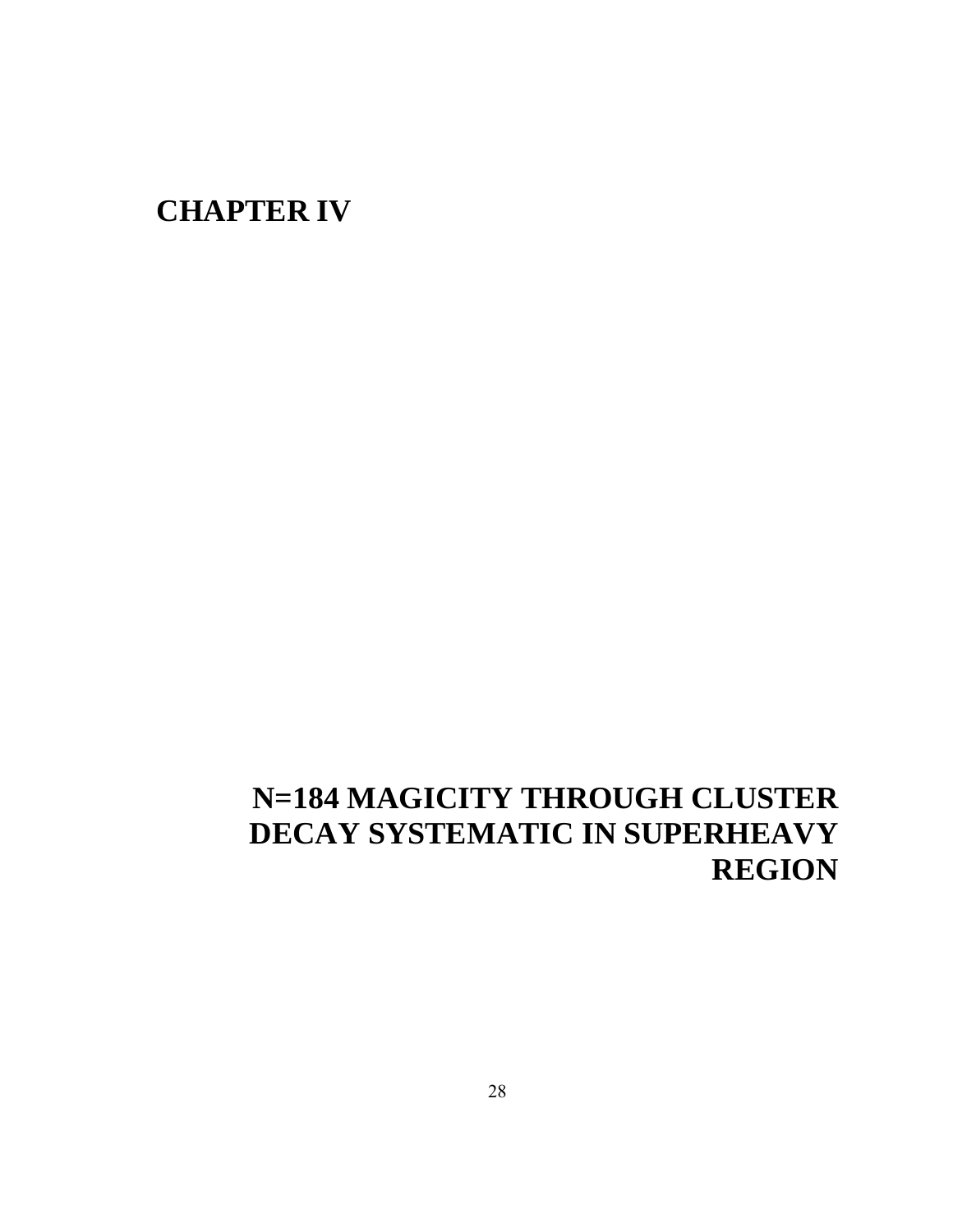### **4.1 INTRODUCTION**

The island of stability is a term from nuclear physics that describes the possibility of elements with particularly stable magic numbers of protons and neutrons. Over the last thirty years, experimentalists have, so to speak, launched an expedition to explore the predicted "island of super heavy elements". Nuclei which have both neutron number and proton number equal to one of the magic numbers are called "double magic" and are especially stable against decay.  ${}^{4}$ He,  ${}^{16}O$ ,  ${}^{40}Ca$ ,  ${}^{48}Ca$  and  ${}^{208}Pb$  are the examples of double magic isotopes. During the last ten years, the Flerov Laboratory of Nuclear Reactions in Dubna, Russia, has made considerable progress in laying out new terrain in the super heavy elements-progress that is providing nuclear physicists with the information they need to understand what factors govern stability for these elements[1,2].

The theoretical description of the masses and fission barriers of the new nuclei in the mid-1960s led to the prediction of "islands of stability" for the very heavy (super heavy) nuclides in the vicinity of the closed proton and neutron shells. Cluster radioactivity known today as the spontaneous emission of light clusters occupies the intermediate position between alpha decay and fission. This phenomenon was first predicted by Sandulescu et al [3] in 1980 on the basis of quantum mechanical fragmentation theory (QMFT). In 1984 Rose and Jones [4] confirmed this phenomenon. In these new radioactive modes, almost all the residual nuclei resulting from cluster emission have been found to be the doubly magic  $^{208}Pb$  or very close to it (lead radioactivity) [4]. Recently other island of cluster radioactivity having residual nuclei close to doubly magic  $100$ Sn, "tin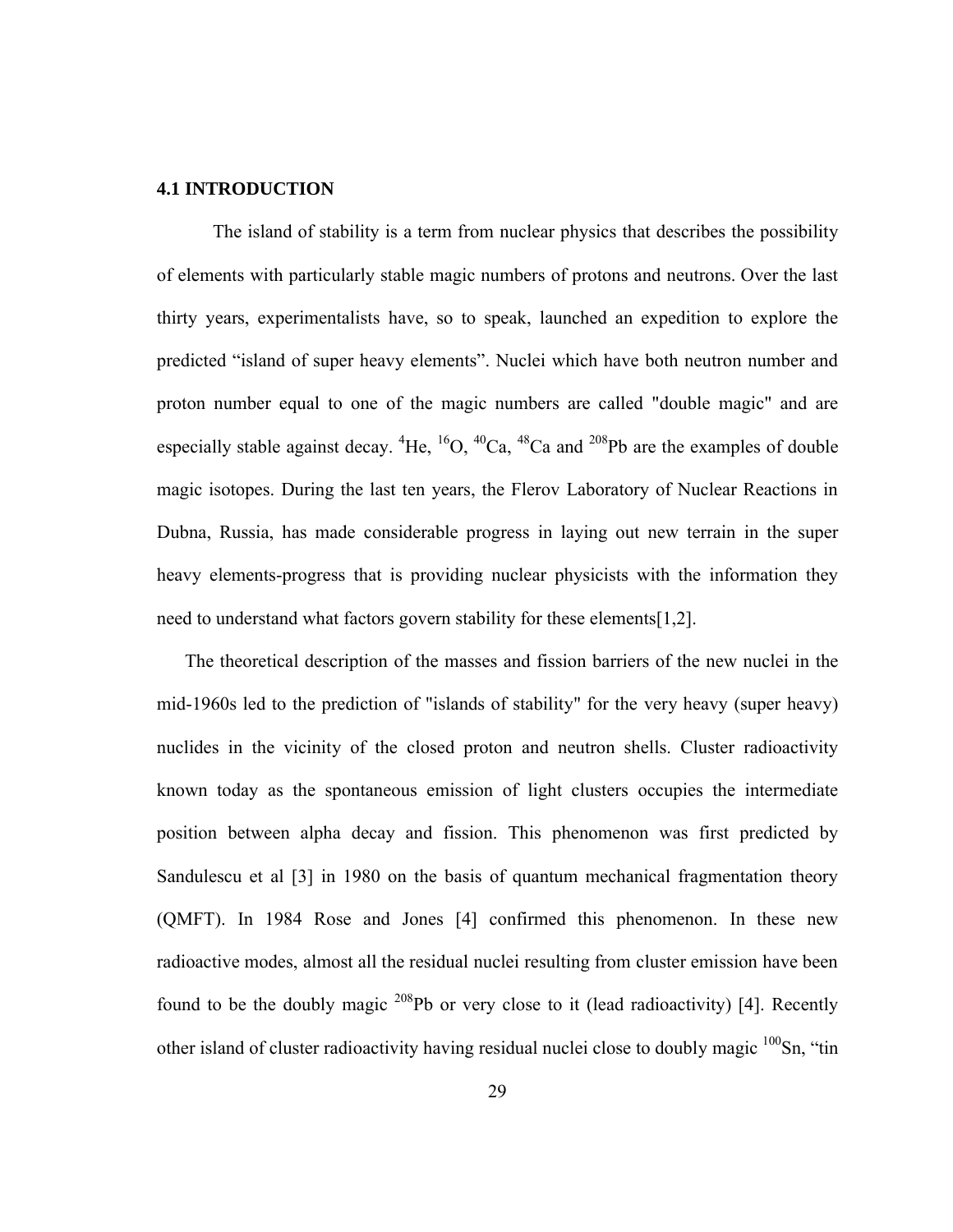radioactivity", has been predicted theoretically and confirmed experimentally [5,6]. So far observed cluster radioactivities are from trans-lead and trans-tin region, our interest to this study stems from the recent predictions of new magic numbers beyond  $Z = 82$ , N=126 for both protons and neutrons. In the present work we would like to study the  $^{12,14}$ C cluster decay half life time and all other characteristics of different even-even isotopes with atomic number varies from 120 to 126.

### **4.2 RESULTS, DISCUSSION AND CONCLUSION**

We have done our calculations taking potential barrier as the sum of Coulomb potential, proximity potential and centrifugal potential for the touching configuration and for the separated fragments. For the pre-scission (overlap) region, simple power law interpolation [7] is used. The inclusion of proximity potential reduces the height of the barrier which closely agrees with the experimental values. The possibility to have a cluster emission process is,

$$
Q = M (A, Z) - M (A1, Z1) - M (A2, Z2) > 0,
$$
\n(4.1)

where M  $(A, Z)$ , M  $(A_1, Z_1)$  and M  $(A_2, Z_2)$  are the atomic masses of the parent, daughter and cluster respectively. The Q values are computed using the table of KTUY [8].

Figures 4.1-4.2 represent the computed cluster decay half lives for  $^{12,14}$ C clusters against neutron number of the daughter nuclei for different even-even parents with atomic number varies from  $Z = 120-126$ . It is found from the plots that the half life time values decreases with increasing neutron number of the daughter nucleus and reaches a minimum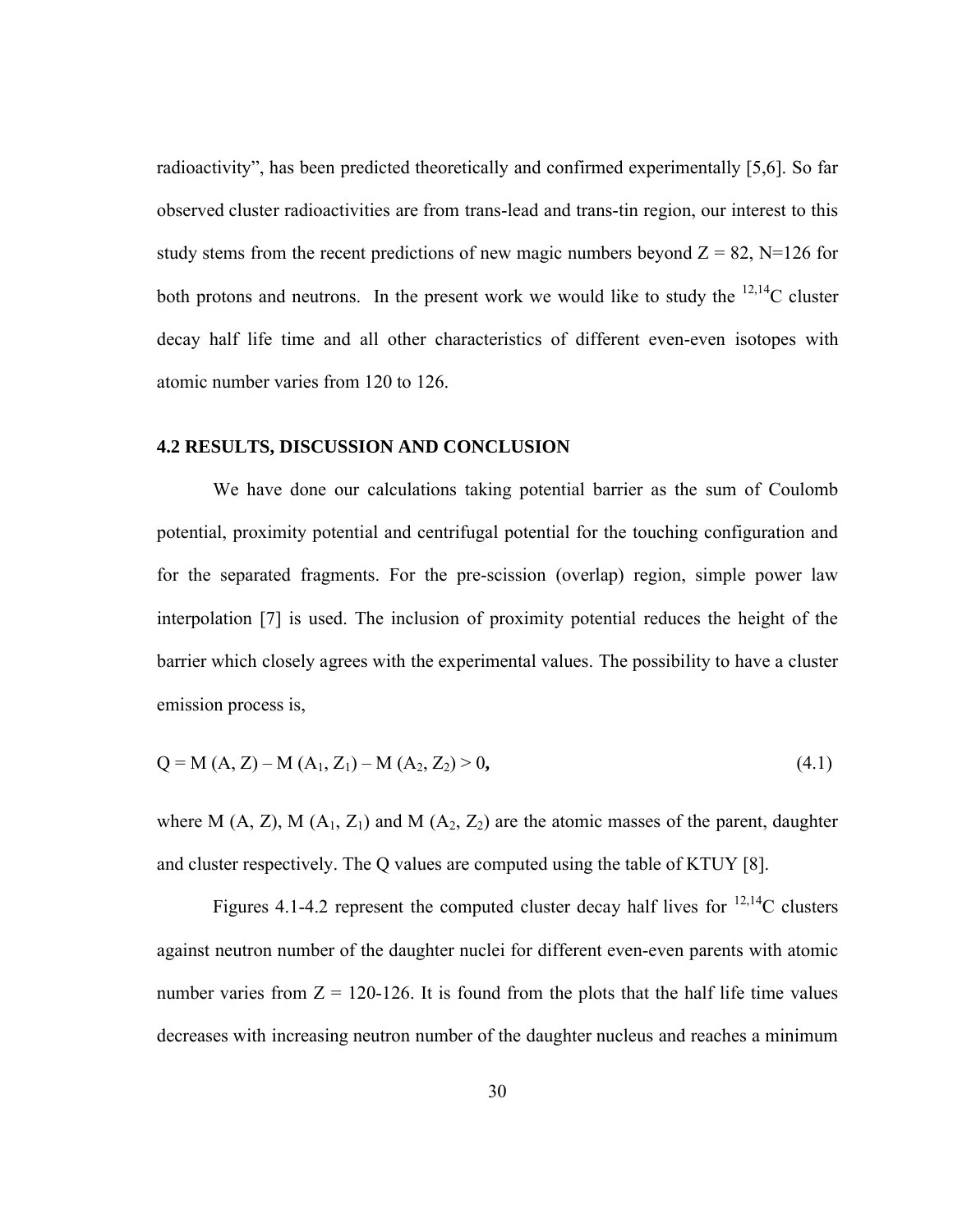value at  $N = 184$  and then a sharp increase on half lives. The minimum value of half life time at  $N = 184$  suggest the stability of the daughter nuclei against <sup>12,14</sup>C cluster decay.

Mass parabola (Plot connecting  $-\Delta M$ , the difference in masses of parent and daughter nuclei versus neutron number of daughter nuclei) for  $^{12,14}$ C clusters emitted from various parents in the super heavy region is also studied. Figures 4.3-4.4 represent the isotopic mass parabola for  $^{12,14}$ C cluster emission from various parents with atomic number ranging from 120-126. It is found from the plot that the minima (slope discontinuity) of mass parabola occur at neutron number N=184. We would like to mention that minima of mass parabola represent the lowest half life  $T_{1/2}$  for the corresponding cluster. Half life measurement for cluster emission may not be possible because few atoms of short lived super heavy nuclei are produced but in future more mass measurements will be available and by noting the minima in mass difference, it will be possible to find neutron magicity in super heavy region [9]. These plots also indicate the neutron shell closures at N=184.

Figure 4.5 represents the plot connecting computed barrier penetrability (ln P) for  $12,14$ C cluster emission from different even-even parents with Z ranging from 120 to 126 against neutron number of the daughter nuclei. It is found from the plot that the largest value of barrier penetrability is obtained at  $N= 184$  which also refer to the stability of the daughter nuclei at N=184. That is shell structure effect is evident in this plot in terms of largest barrier penetrability value. From these studies we have identified that  $N = 184$  is the most probable magic number in the super heavy region. We would like to point out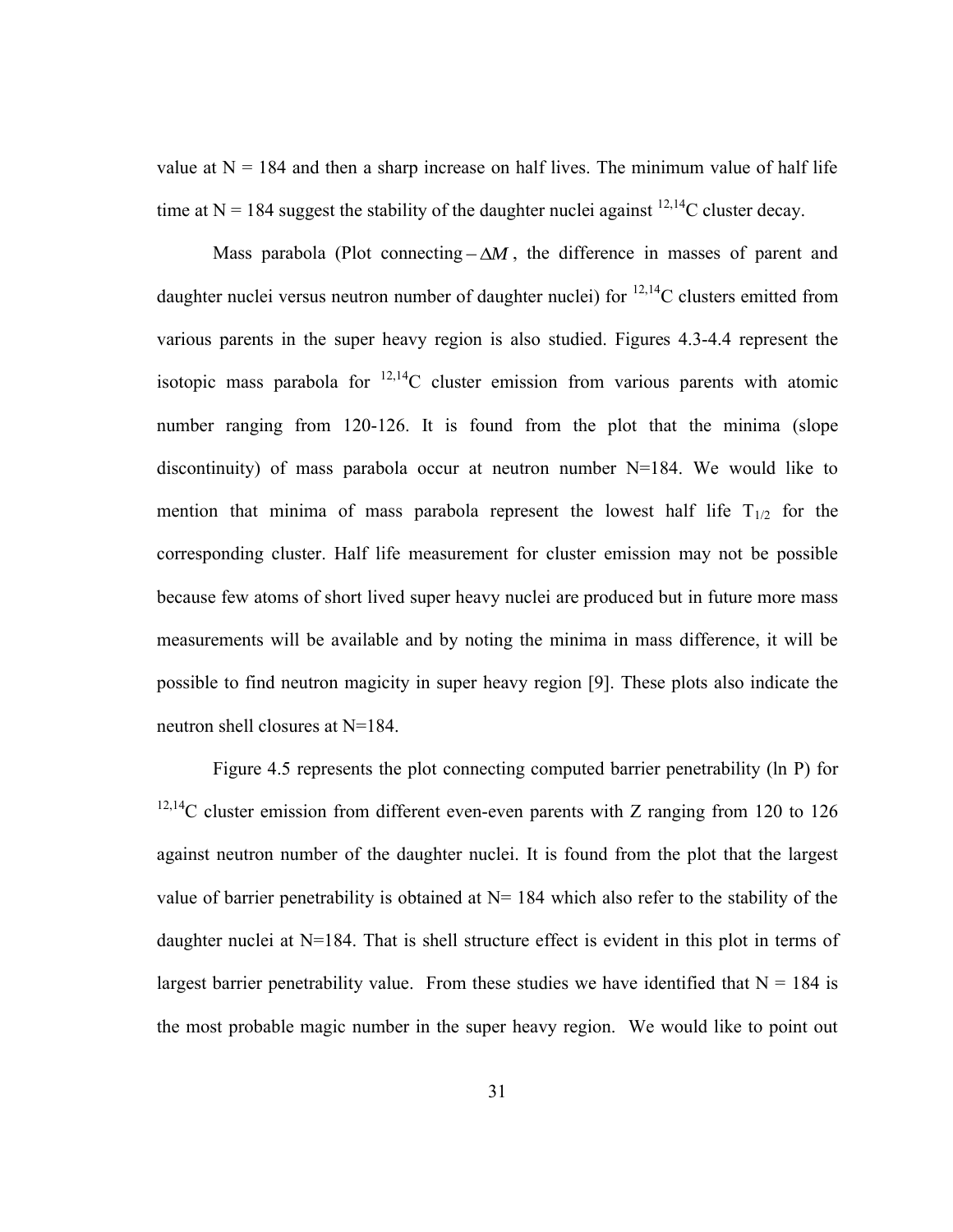that many authors [10-11] predicted that in super heavy region the possible magic number of neutrons for spherical nuclei is 184 and some possible matching proton numbers are 114, 120 and 126 which would mean that the most stable spherical isotopes would be ,  $304120$  and  $310126$  which are doubly magic and likely to have a very long half life.



**Figure 4.1.** The computed half lives for <sup>12</sup>C clusters from various even-even parents with atomic number ranging from 120-126 against neutron number of the daughter nuclei.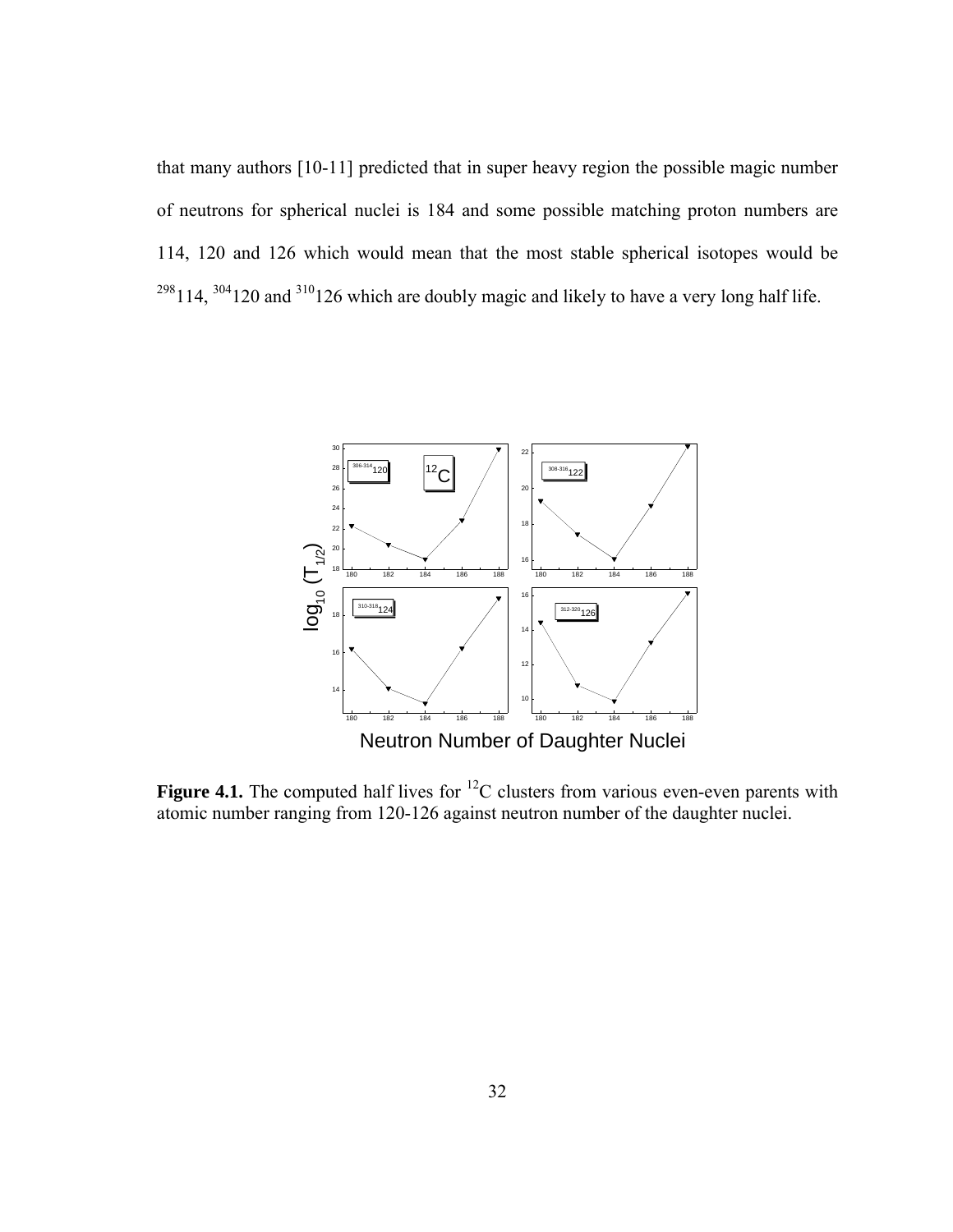

**Figure 4.2.** The computed half lives for <sup>14</sup>C clusters from various even-even parents with atomic number ranging from 120-126 against neutron number of the daughter nuclei.



**Figure 4.3.** The isotopic mass parabola for  ${}^{12}C$  cluster emission from various even-even parents with Z=120-126 against neutron number of daughter nuclei.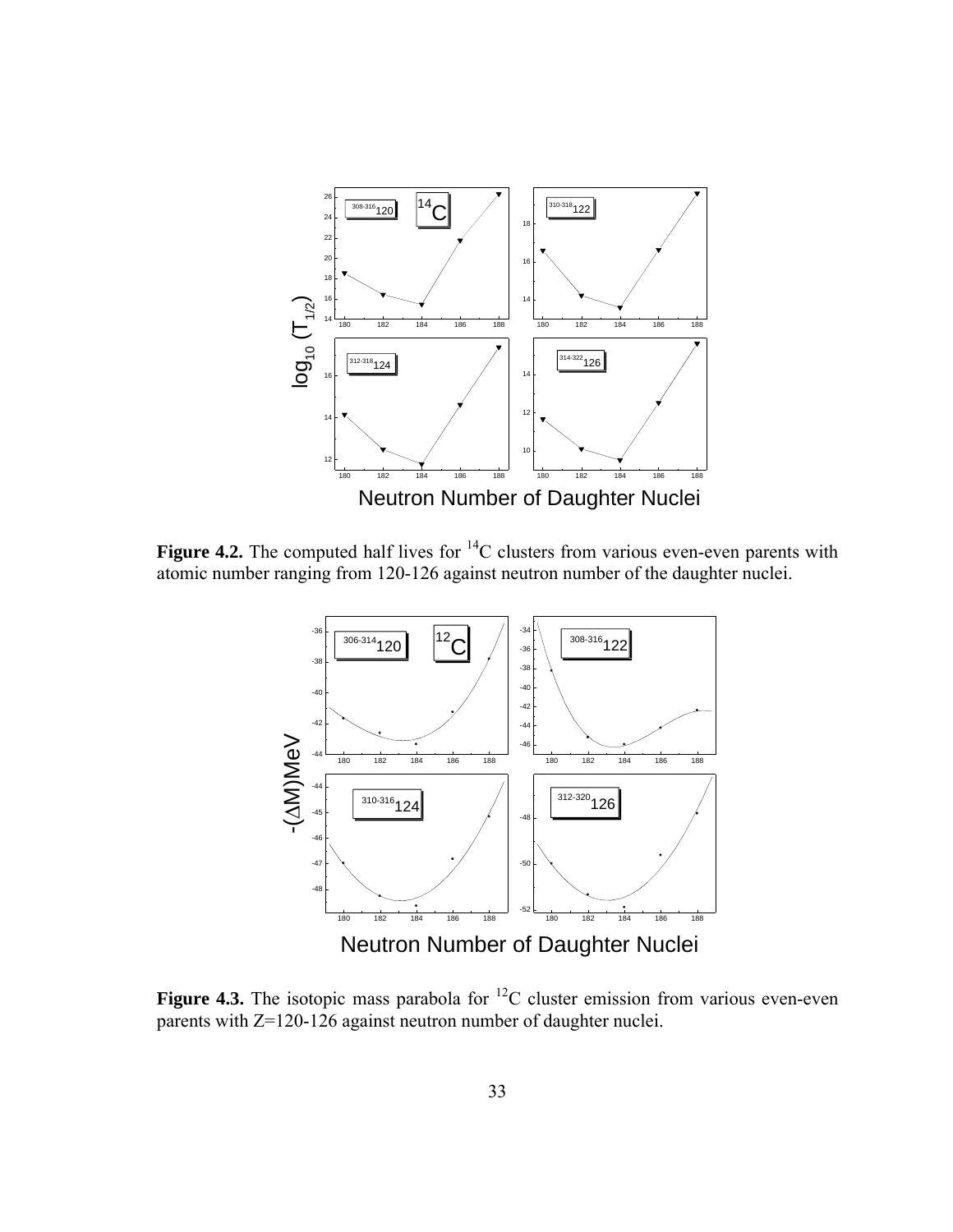

**Figure 4.4.** The isotopic mass parabola for <sup>14</sup>C cluster emission from various even-even parents with Z=120-126 against neutron number of daughter nuclei.



**Figure 4.5.** The plot connecting computed barrier penetrability for  $^{12,14}$ C cluster emission from various parents against neutron number of the daughter nuclei.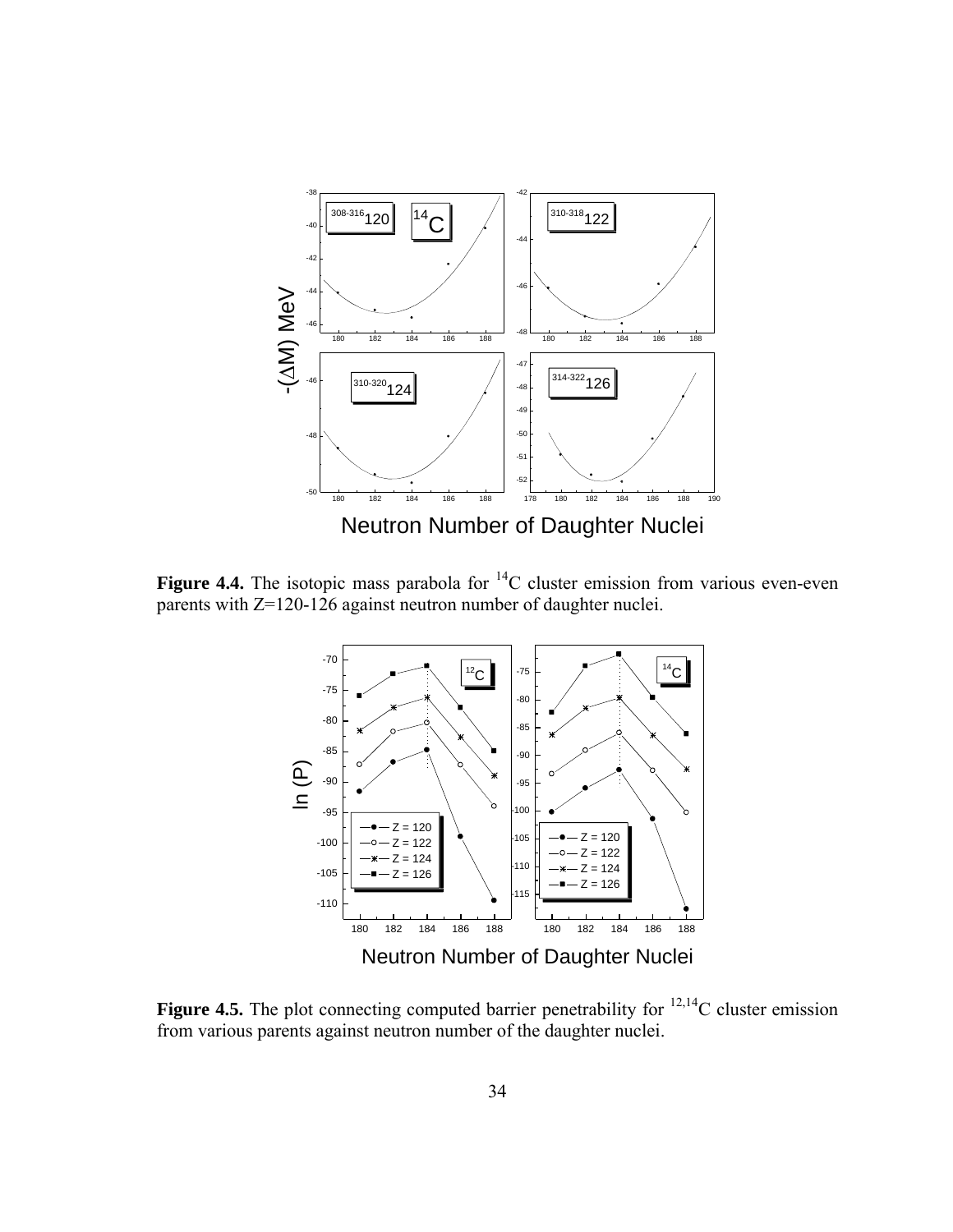### **References**

- [1] S Hofmann et al, *Rev. Mod. Phys*. **72**, 733 (2000)
- [2] K Morita et al*, J Phys. Soc. Jpn* **73**, 2593 (2004)
- [3] A Sandulescu et al, *Sov. J. Part. Nucl.* **II**, 528 (1980)
- [4] H J Rose and G A Jones, *Nature* **307,** 245 (1984)
- [5] D N Poeranu et al, A*t.Data.Nucl. Data. Table* **48**, 231 (1991)
- [6] Yu Ts Oganessian and S P Tretyakova, *JINR Report No E 7-93-57* (1993)
- [7] Y J Shi and W J Swiatecki, *Nucl. Phys.* A438, 450 (1985)
- [8] H Koura, T Tachibana, M Uno and M Yamada, *Prog. Theor. Phys.* 113, 305 (2005)
- [9] K P Santhosh and R K Biju, *Pramana J. Phys*. **72**, 689 (2009)
- [10] S K Patra et al, Mod. Phys. Lett. A **12**, 1727 (1997)
- [11] K Rutz et al, *Phys. Rev*. C **56** 238 (1997)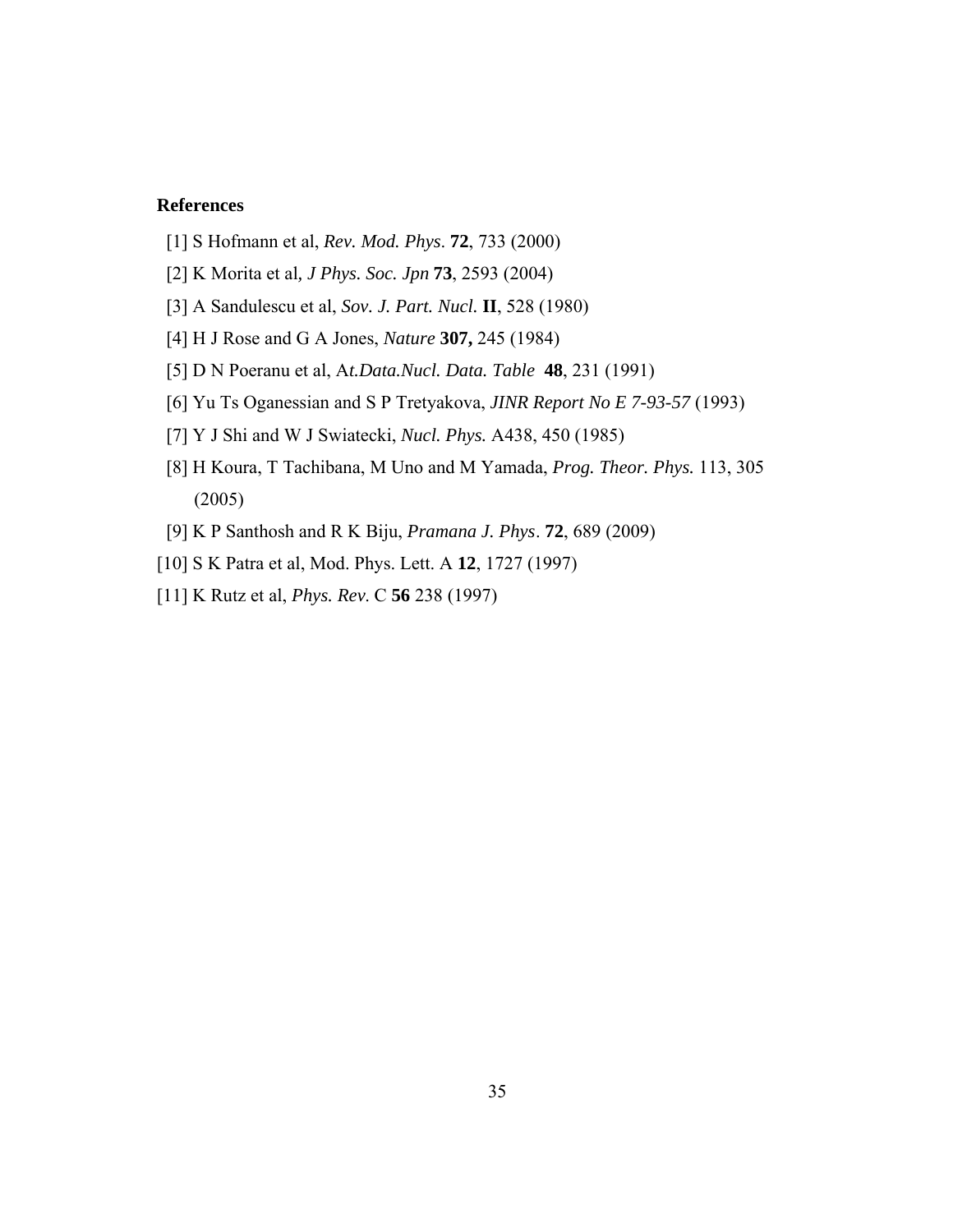### **CHAPTER V**

# <sup>298</sup>114, next predicted doubly magic **nuclei in the SHE**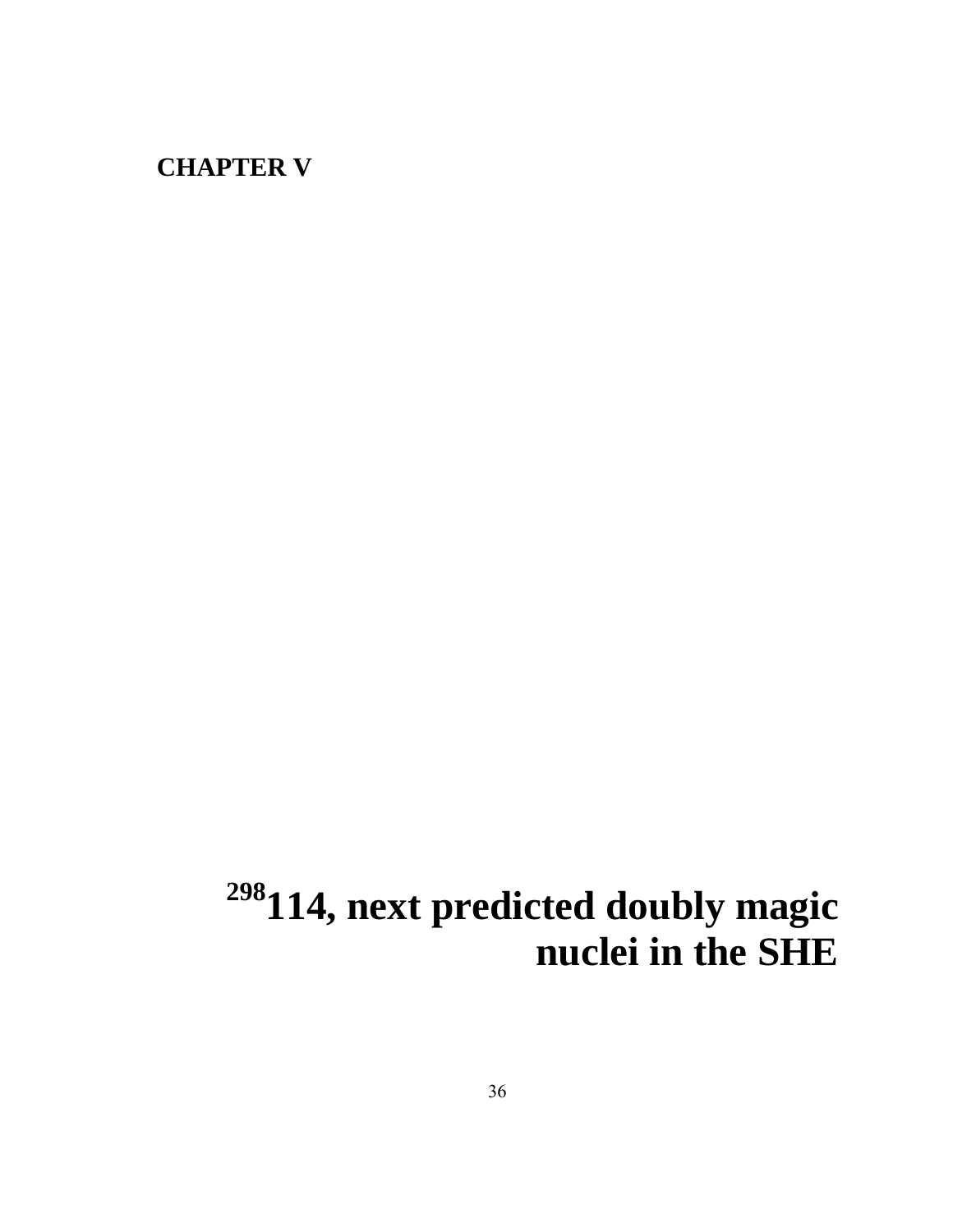#### **5.1 INTRODUCTION**

In the early stage of the nuclear development, one of the main objectives in this field is to reproduce the so-called magic numbers. The spontaneous emission of radioactive nuclei with the emission of fragments heavier than  $\alpha$ - particle is termed as cluster radioactivity. This phenomenon was first predicted by Sandulescu [1] in 1980s On the basis of Quantum mechanical fragmentation theory(QMFT). The exploration of cluster radioactivity in Super Heavy Island did not receive much attention, because of the instability of nuclei in this region. From theoretical point of view, the extension of the periodic table towards the super heavy 'island of stability' is very important for testing and developing nuclear structure models.

The main physical interest to the present study comes from the fact that cluster radioactivity makes a bridge between these two extreme nuclear many body phenomena strongly differing by nucleon number, decay mechanism, properties of the emitted fragments. For this reason the information obtained in the cluster radioactivity goes beyond nuclear effects. In these new radioactive modes, almost all the residual nuclei resulting from cluster emission have been found to be the doubly magic <sup>208</sup>Pb or very close to it (lead radioactivity). Recently other island of cluster radioactivity having residual nuclei close to doubly magic  $100$ Sn "tin radioactivity" has been predicted theoretically and confirmed experimentally [2]. So far observed cluster radioactivity are from trans-lead and trans-tin region. In the present work we would like to explore the possibility of cluster emission from the other region preferably in the super heavy region. We have computed the alpha and cluster decay half lives of various even-even isotopes (with Z ranging from 116 to 126) in the super heavy region in which the decay leading to  $Z = 114$  daughter, using Coulomb and Proximity potential [3] as interacting barrier.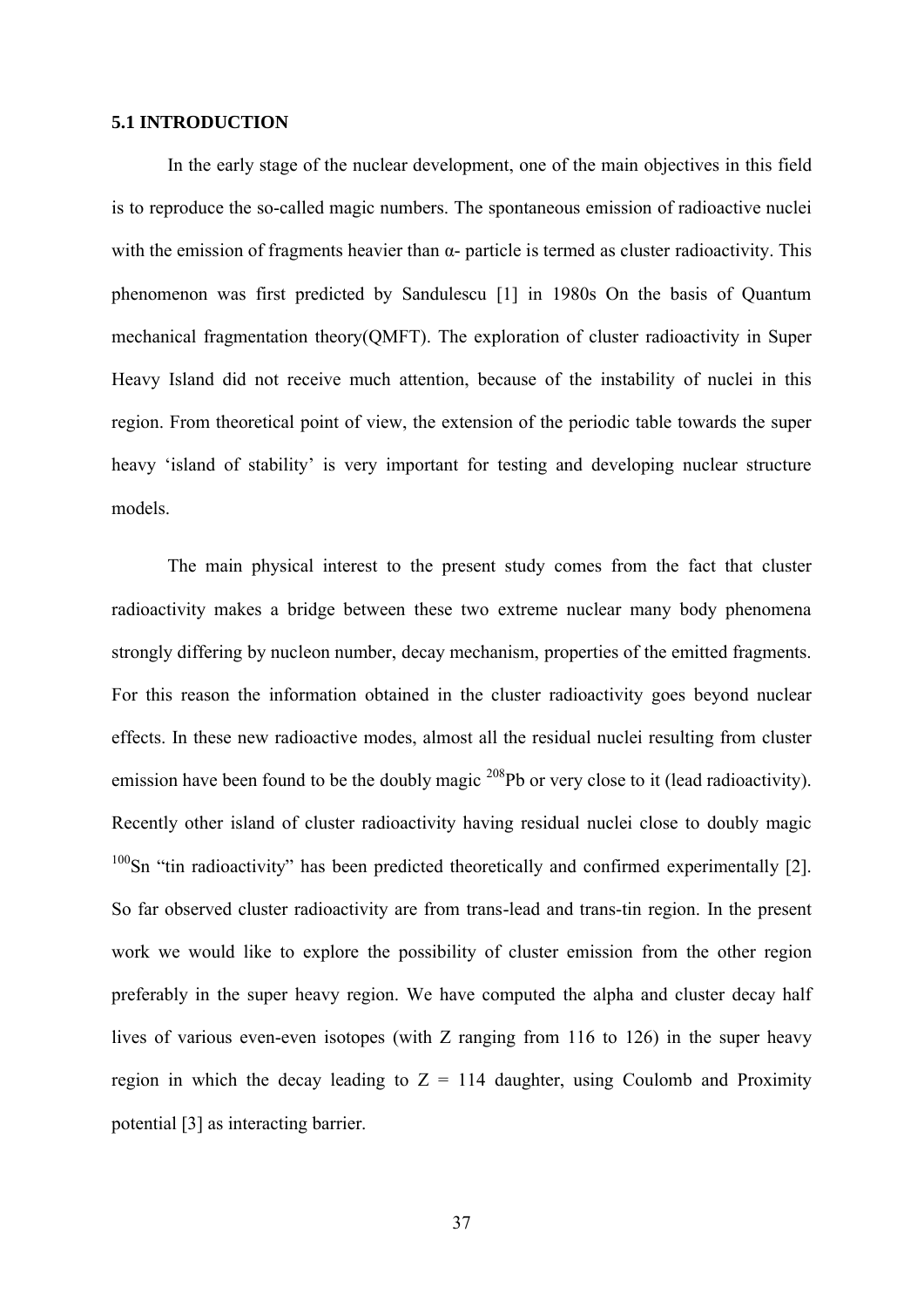#### **5.2 Results discussion and conclusion**

We have studied the cluster radioactivity of various isotopes in super heavy region based on the potential barrier determined by two sphere approximation [4], as the sum of coulomb and nuclear proximity potentials for the touching and separated configuration (z>0). Here z is the distance between near surface of the fragments. The possibility to have a cluster decay process is,

$$
Q = M(A,Z) - M(A_1,Z_1) - M(A_2,Z_2) > 0
$$
\n(5.1)

Where,  $M(A,Z)$ ,  $M(A_1,Z_1)$  and  $M(A_2,Z_2)$  are the atomic masses of the parent, daughter and cluster nuclei respectively. Thus the cluster radioactivity is energetically possible only if Q value is positive. The proper choice of the Q-value or half lives will give the information about magicity. The present work Q-values are computed using experimental binding energies of Audi and Wapstra [5] and some values are taken from the tables of KTUY [6].

The radioactive decay (<sup>4</sup>He, <sup>6,8</sup>Be, <sup>12,14,16</sup>C, <sup>18,20</sup>O, <sup>20,22,24</sup>Ne and <sup>28</sup>Mg) of various eveneven isotopes with  $Z=116-126$  leading to  $Z = 114$  daughter nuclei was studied taking the coulomb and proximity potentials as the interacting barrier. One of the fundamental factors in the study of superheavy elements is the prediction and/or production of doubly magic nucleus, In the superheavy mass region. Figures 5.1 and 5.2 represent the plot of computed half lives and barrier penetrability for clusters like <sup>4</sup>He, <sup>6,8</sup>Be, <sup>12,14,16</sup>C, <sup>18,20</sup>O, <sup>20,22,24</sup>Ne, <sup>28</sup>Mg against the neutron number of the daughter nuclei. It is found that these two figures are mirror reflections of one another. That is a peak in barrier penetrability appears as a dip in half lives or vice versa. In half life plots, the half life times decreases and reaches to a minimum value at <sup>298</sup>114and then increases. The reverse effect is also shown in the barrier penetrability plots. If a decay having small half life time value or greater barrier penetrability indicate such decay represents the doubly magic behaviour of the daughter nuclei [7]. Hence we would like to mention that the daughter nuclei <sup>298</sup>114 (Z=114, N = 184) is the next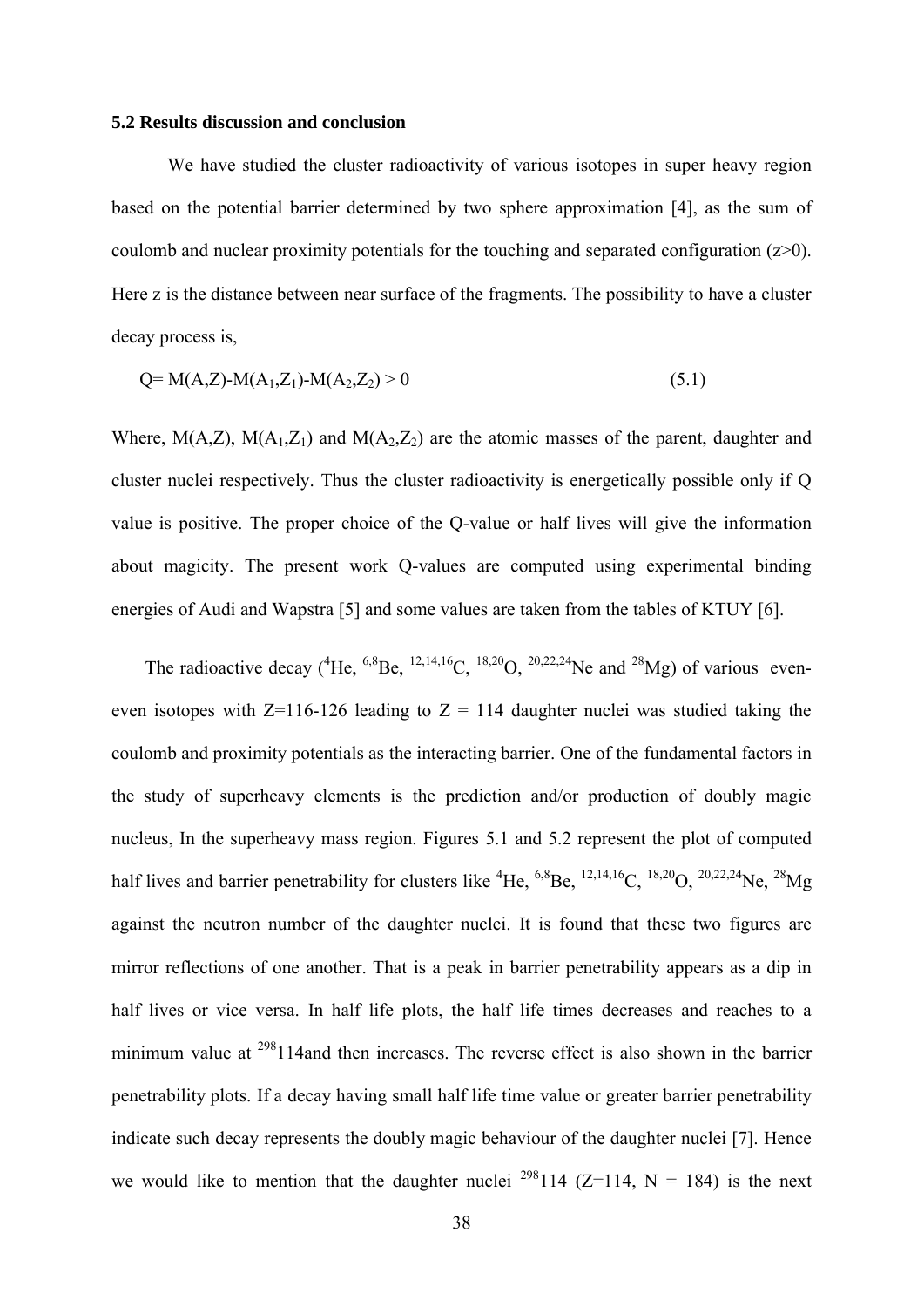predicted spherical doubly magic nucleus in super heavy region after the experimentally observed doubly magic isotopes <sup>208</sup>Pb ( $Z=82$ , N=208). In addition with this we would like to mention that many authors [8,9] predicted the spherical doubly magic behavior of  $298114$  $(Z=114,$  and N=184) isotopes in the superheavy region.



**Fig. 5.1** Computed half life time versus neutron number of daughter nuclei for various cluster emissions leading to Z=114 daughter nuclei.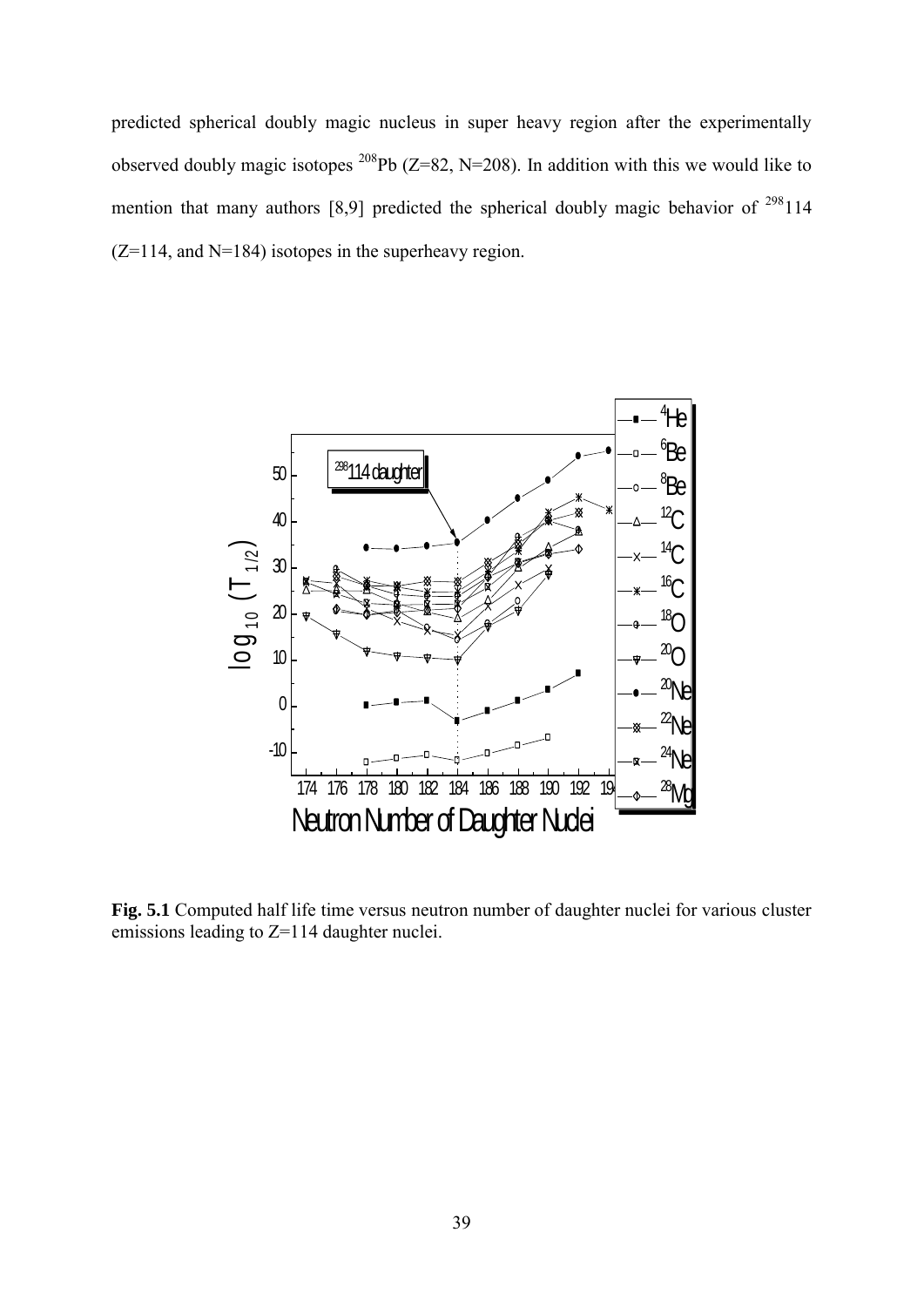

**Fig.5.2** Computed barrier penetrability versus neutron number of daughter nuclei for various cluster emissions leading to  $Z=114$  daughter nuclei

### **References**

- [1] A Sandulescu, Sov.J.Part.Nucl.**11**,528(1980)
- [2] Yu Ts Oganessian, JINR Report No. E 7-93-57 (1993)
- [3] R K Biju et al,Pramana J.Phys.**70**,617(2008)
- [4] Y J Shi et al, Nucl. Phys. A **438**, 450 (1985)
- [5] G Audi et al, Nucl. Phys. A**595**, 409 (1995)
- [6] H Koura, Prog.Theor.Phys.**113**, 305 (2005)
- [7] K P Santhosh,Pramana J.Phys.**72**,689(2009)
- [8] A.Sobiczewski et al, Phys.Lett.**22**,500(1966)
- [9] H. Meldner, Ark. Fys. **36** (1967) 593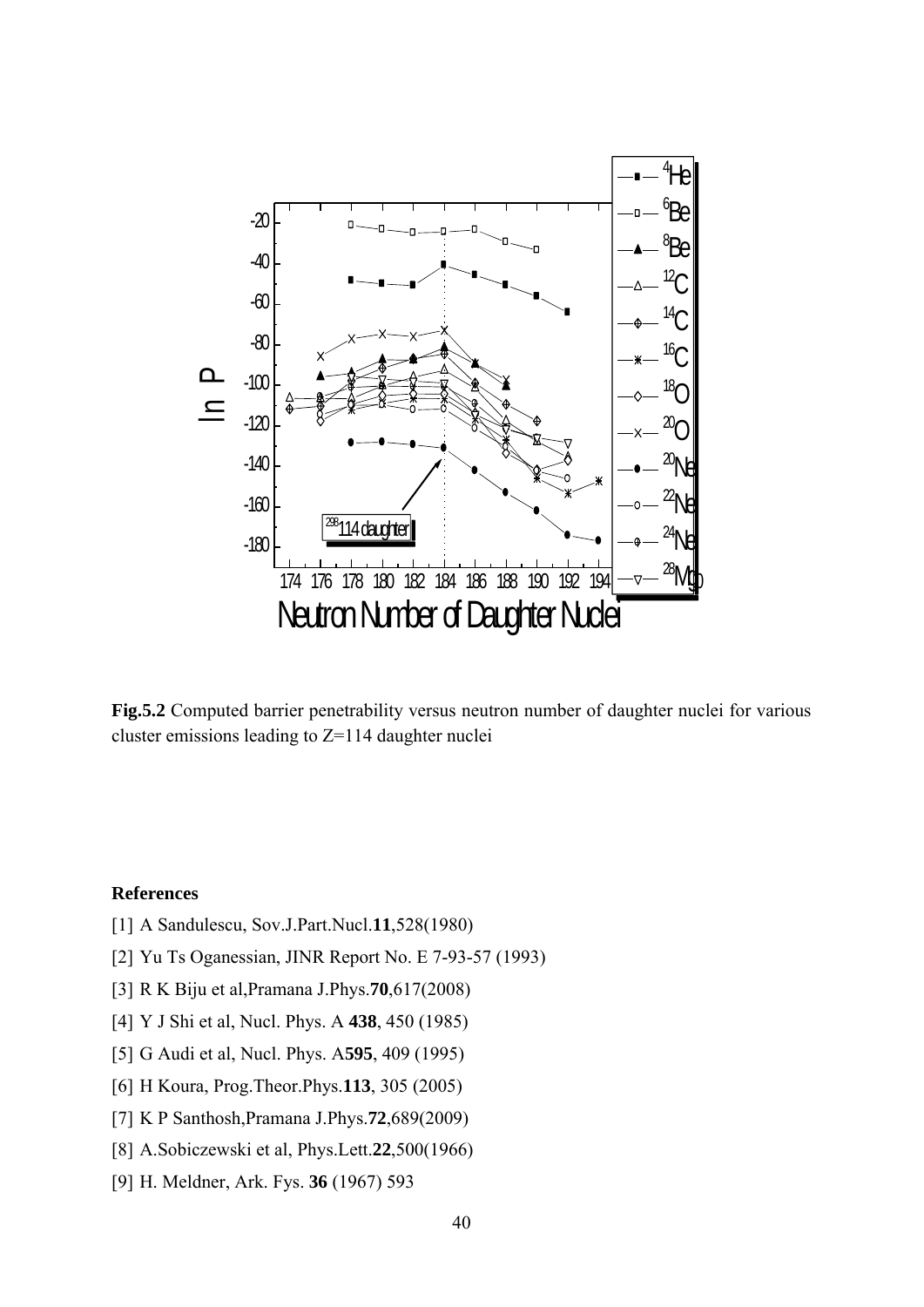### **CHAPTER VI**

## **EXISTENCE OF PROTON HALO NUCLEI VIA CLUSTER RADIOACTIVITY**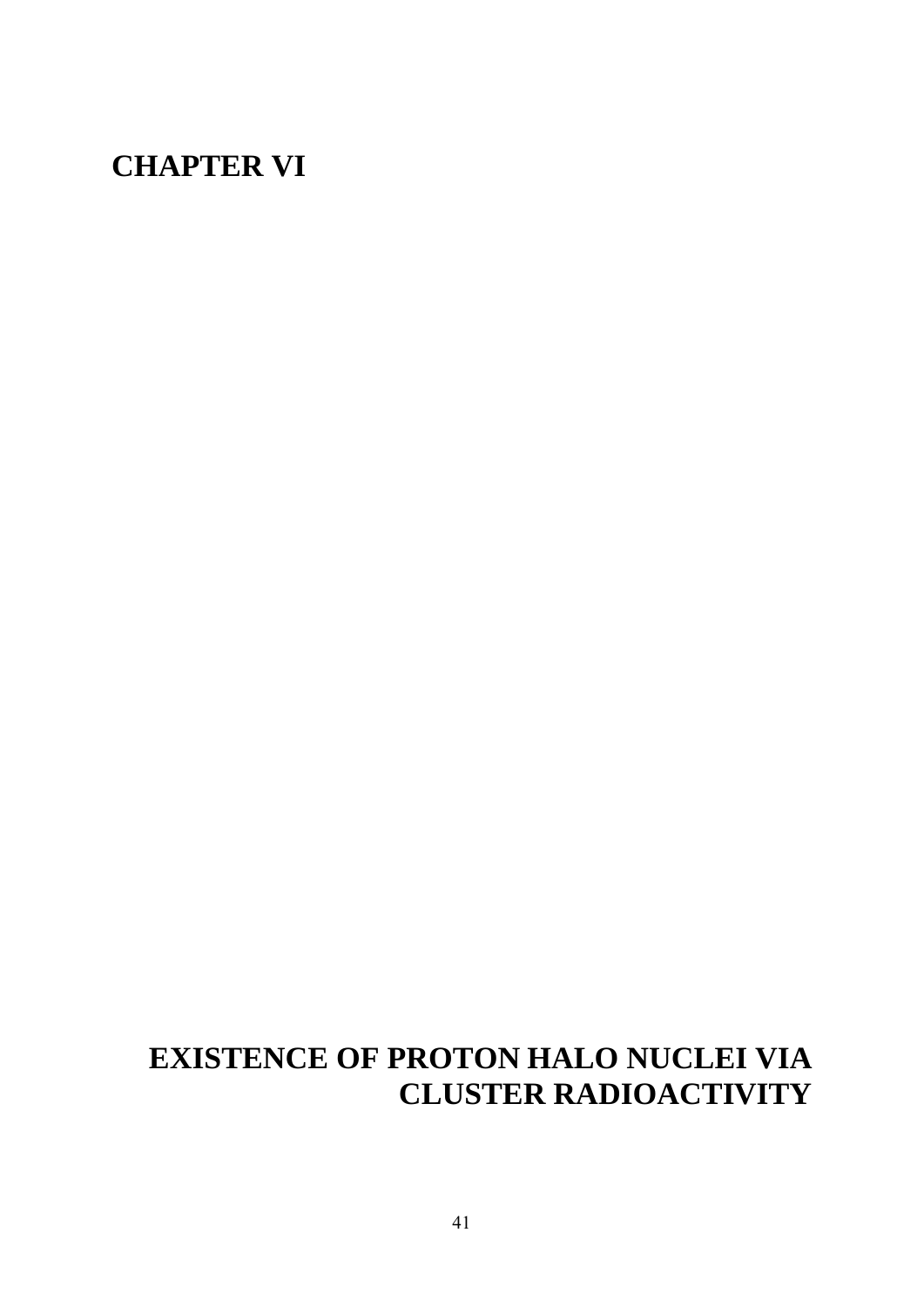### 6.1 **INTRODUCTION**

Exotic isotopes along the neutron and proton drip lines are important for understanding the formation of elements and they constitute tests of understanding nuclear structure. The proton- and neutron-rich regimes in the chart of nuclei are therefore the focus of existing and forthcoming experimental facilities around the world. An atomic nucleus is called a halo nucleus (nuclear halo) when it has a core nucleus surrounded by a halo of orbiting protons or neutrons, which makes the radius of the nucleus appreciably larger than that predicted by the liquid drop model. The field of halo nuclei has generated much excitement and many hundreds of papers were produced since its discovery in the mid-1980s. The first halo nucleus to be produced in the laboratory was  ${}^{6}$ He, as long ago as 1936, using a beam of neutrons on a  ${}^{9}$ Be target[1]. Some of the examples for proton halo nuclei are  ${}^{13}N$ ,  ${}^{17}F$ ,  ${}^{17}Ne$ ,  $^{26}P$ ,  $^{27}S$  etc. The present works aims to explore the possibility of production of proton halo nuclei against cluster radioactivity [2]. In this work, we have studied the decay possibility of proton halo nuclei  $(^{13}N, ^{17}F, ^{17}Ne, ^{26}P, ^{27}S)$  from different even-even  $^{260-280}110, ^{264-284}112, ^{268-280}$  $288114$  and  $278-298116$  isotopes using Coulomb and Proximity potential [2] as interacting barrier.

### **6.3 RESULTS DISCUSSION AND CONCLUSION**

In this model the interacting potential for the post scission region is taken as the sum of coulomb and proximity potential and for the overlap region we use simple power law interpolation. Q-values are computed using experimental binding energies of Audi and Wapstra [3] and some values are taken from the tables of KTUY [4].

Figures 6.1 to 6.5 represent the computed half life time and barrier penetrability versus neutron number of parent nuclei for <sup>13</sup>N, <sup>17</sup>F, <sup>17</sup>Ne, <sup>26</sup>P and <sup>27</sup>S from different even-even <sup>260-</sup> <sup>280</sup>110, <sup>264-284</sup>112, <sup>268-288</sup>114 and <sup>278-298</sup>116 isotopes respectively. It is found from the plots that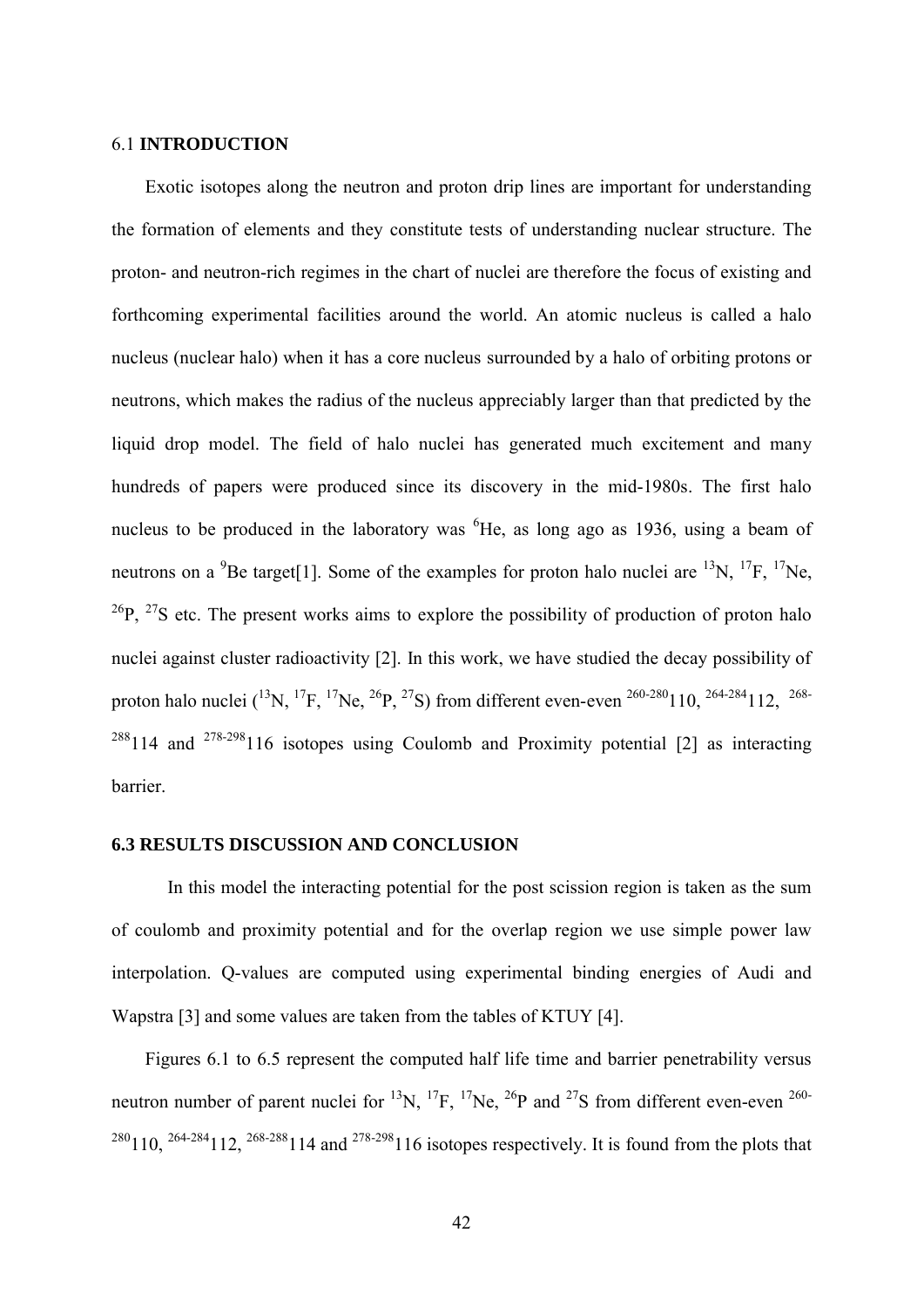some of the decays has half life time values less than or equal to  $10^{30}$  sec and is probable for emission. It is also found that these figures are mirror reflections of others. That is a peak in barrier penetrability appears as a dip in half lives or vice versa. In addition with this there is a peak in half life time and a dip in barrier penetrability at N=172. The minimum value of barrier penetrability is obtained at  $N= 172$  which also refer to the stability of the parent nuclei at N=172. That is shell structure effect is evident in these plots in terms of largest barrier penetrability value.



Fig. 6.1 Computed half life time and barrier penetrability versus neutron number of parent nuclei for  $13N$  emissions from different even-even parents with Z ranging from 110 to 116.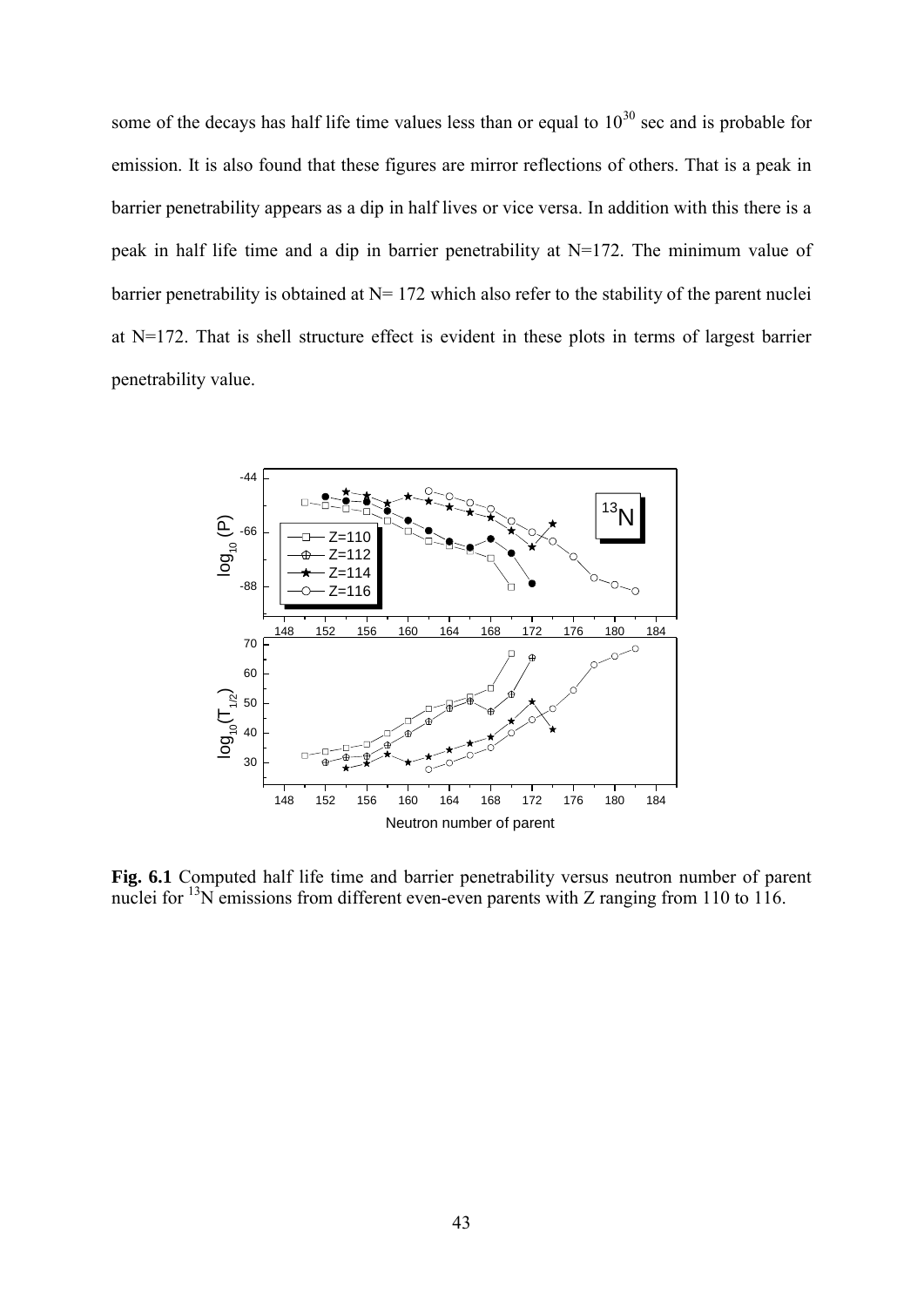

**Fig. 6.2** Computed half life time and barrier penetrability versus neutron number of parent nuclei for <sup>17</sup>F emissions from different even-even parents with Z ranging from 110 to 116.



**Fig. 6.3** Computed half life time and barrier penetrability versus neutron number of parent nuclei for  $17$ Ne emissions from different even-even parents with Z ranging from 110 to 116.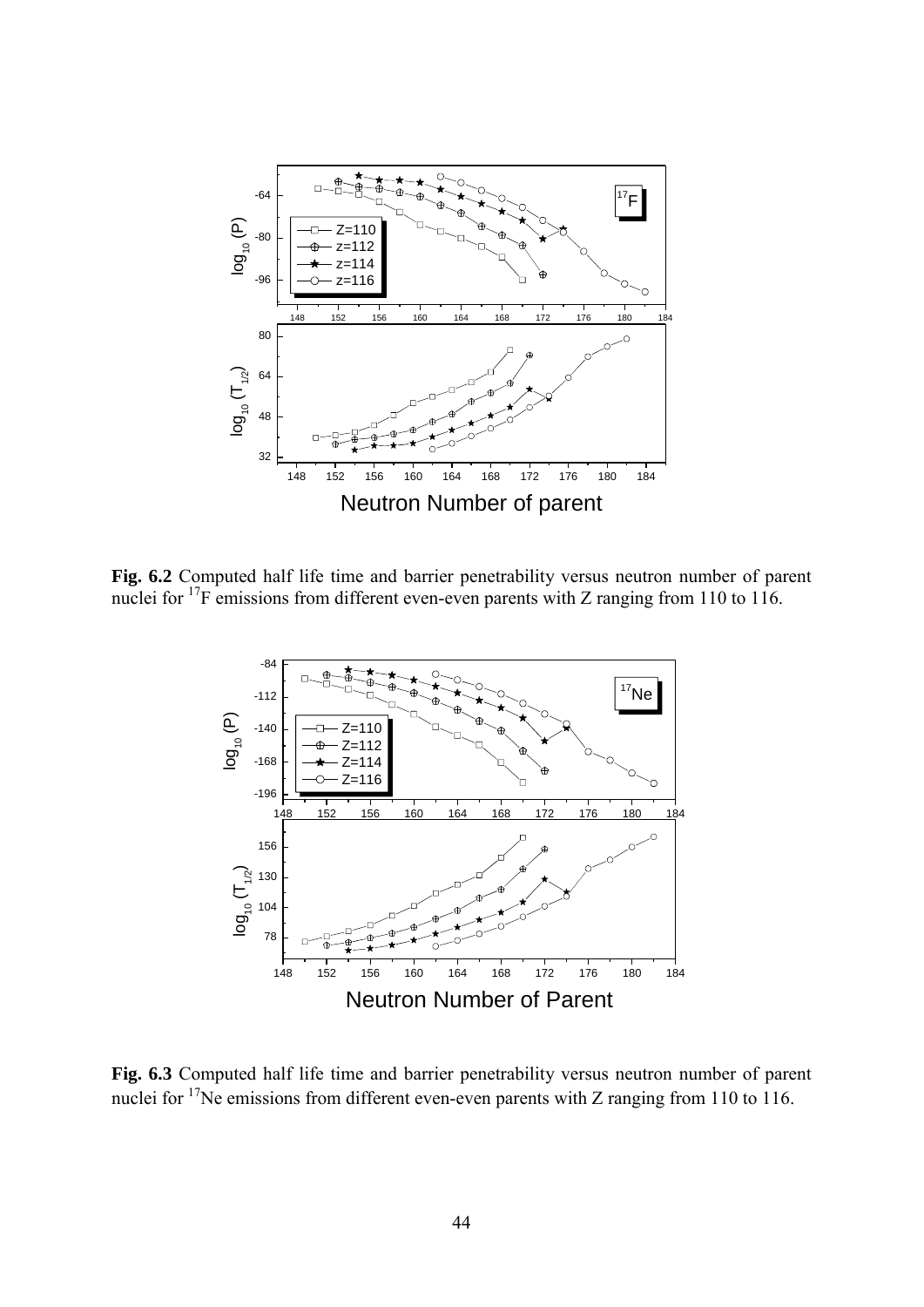

Fig. 6.4 Computed half life time and barrier penetrability versus neutron number of parent nuclei for <sup>26</sup>P emissions from different even-even parents with Z ranging from 110 to 116.



**Fig. 6.5** Computed half life time and barrier penetrability versus neutron number of parent nuclei for  $27$ S emissions from different even-even parents with Z ranging from 110 to 116.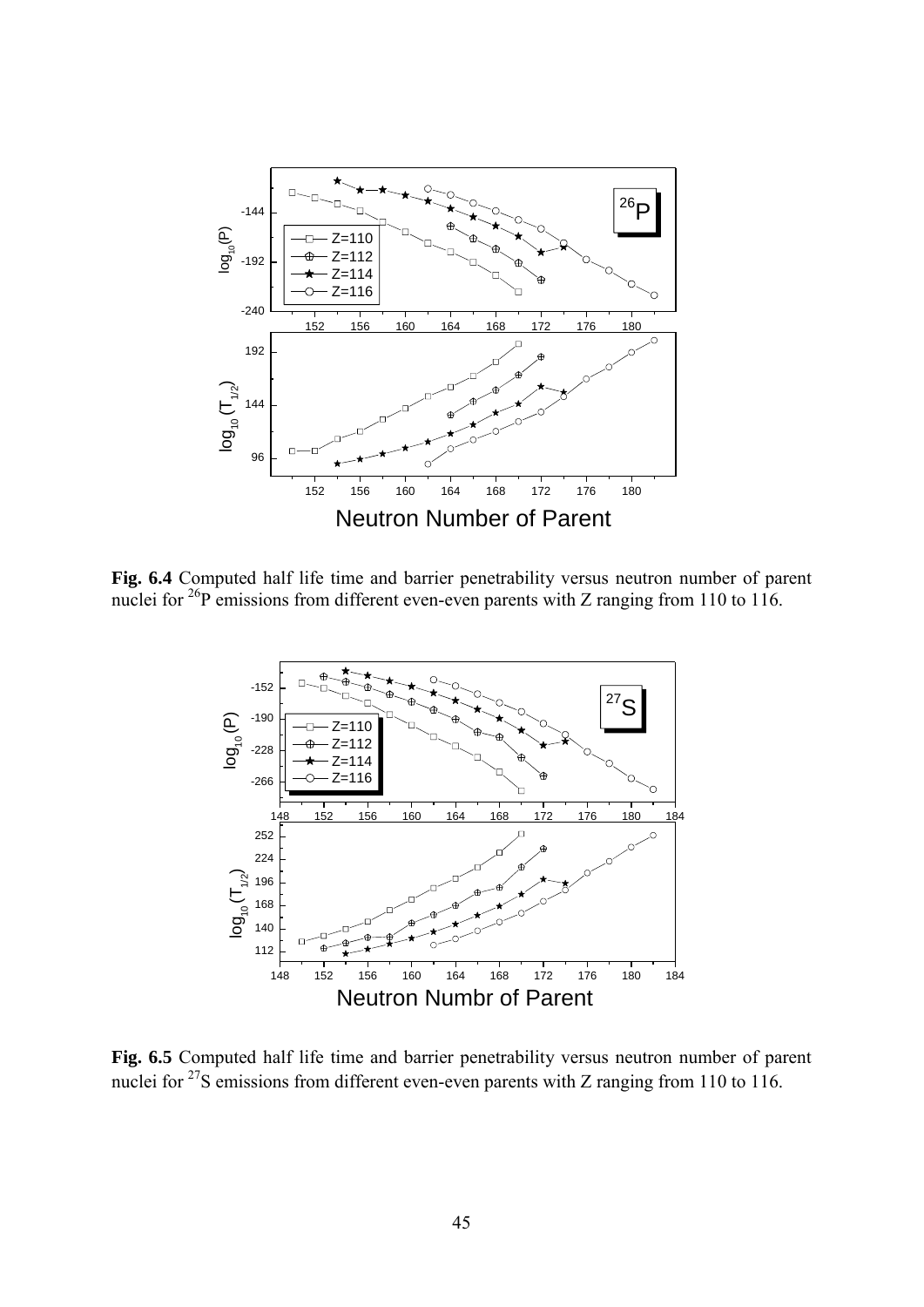### **References**

- [1] T Bjerge et al, Nature **138**, 400 (1936)
- [2] R K Biju et al,Pramana J.Phys.**70**,617(2008)
- [3] G Audi et al, Nucl. Phys. A**595**, 409 (1995)
- [4] H Koura, Prog.Theor.Phys.**113**, 305 (2005)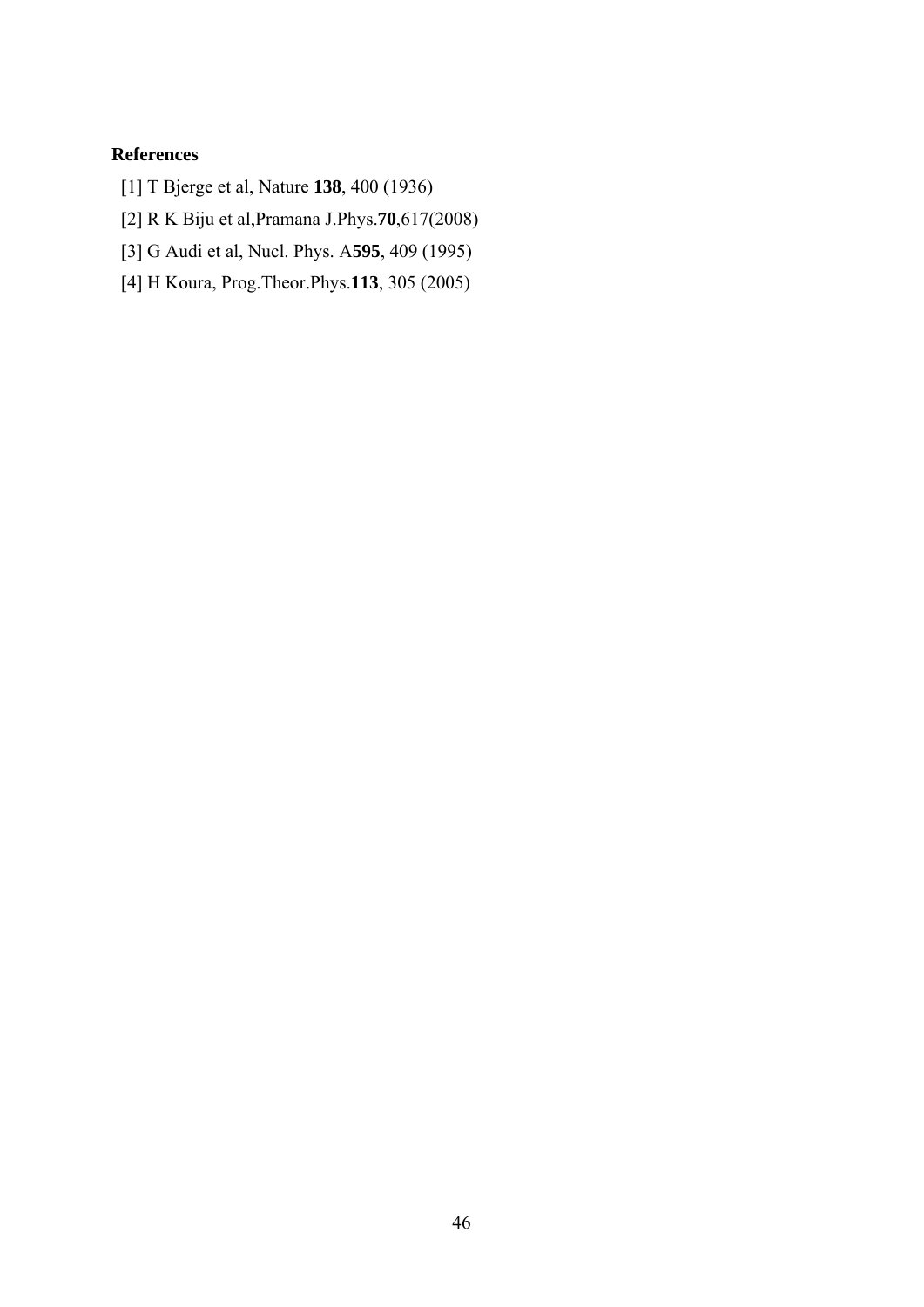## **CHAPTER VIII**

## **CONCLUSION**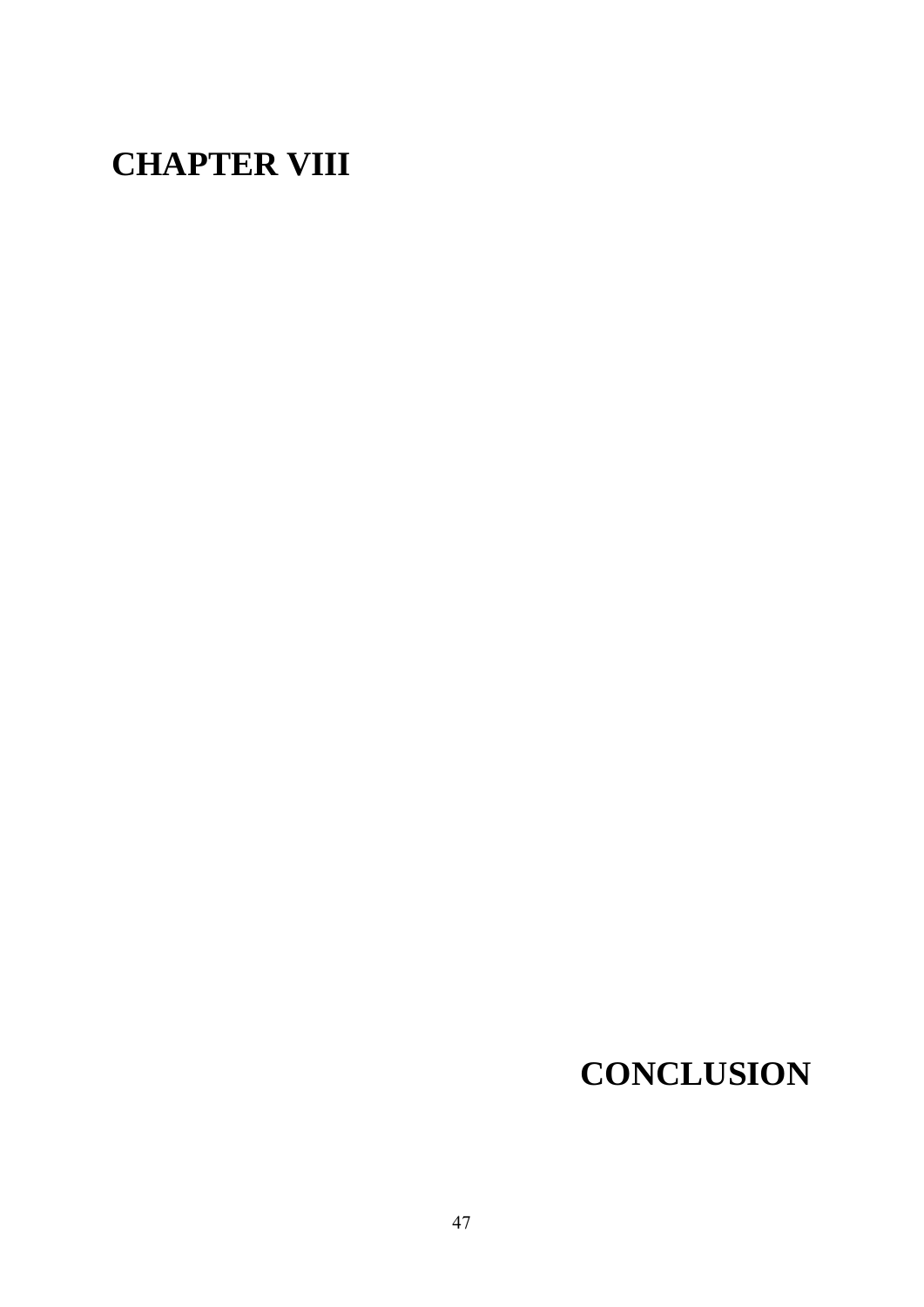This dissertation consists of seven chapters. The first chapter is an introductory, which brings information about radioactivity and its type, scope of the study and the objectives to be achieved in this work are also presented in this chapter I.

The alpha and cluster decay half lives of various isotopes in heavy and super heavy region are computed using coulomb and nuclear proximity potential model as the interacting barrier. The model ingredient with zero point vibration energy, assault frequency, radius (distance between the two centers of the nuclei), penetrability and life time expression, branching ratio are also discussed in chapter II.

Chapter III incorporates the study of alpha decay half life time and all other characteristics of different even-even  $^{242-260}$ Fm,  $^{248-264}$ No and  $^{254-264}$ Rf isotopes.

The  $^{12,14}$ C cluster decay half life time and all other characteristics of different even-even isotopes with atomic number varies from 120 to 126 is studied in Chapter IV.

Computed the alpha and cluster decay half lives of various even-even isotopes (with Z ranging from 116 to 126) in the super heavy region in which the decay leading to  $Z = 114$ daughter, using Coulomb and Proximity potential [3] as interacting barrier is discussed in chapter V

The decay possibility of proton halo nuclei  $(^{13}N, ^{17}F, ^{17}Ne, ^{26}P, ^{27}S)$  from different even-even 260-280110, 264-284112, 268-288114 and 278-298116 isotopes is studied in Chapter VI

Finally in chapter seven, we summarize the salient features of this work and conclusion drawn from the study.

48